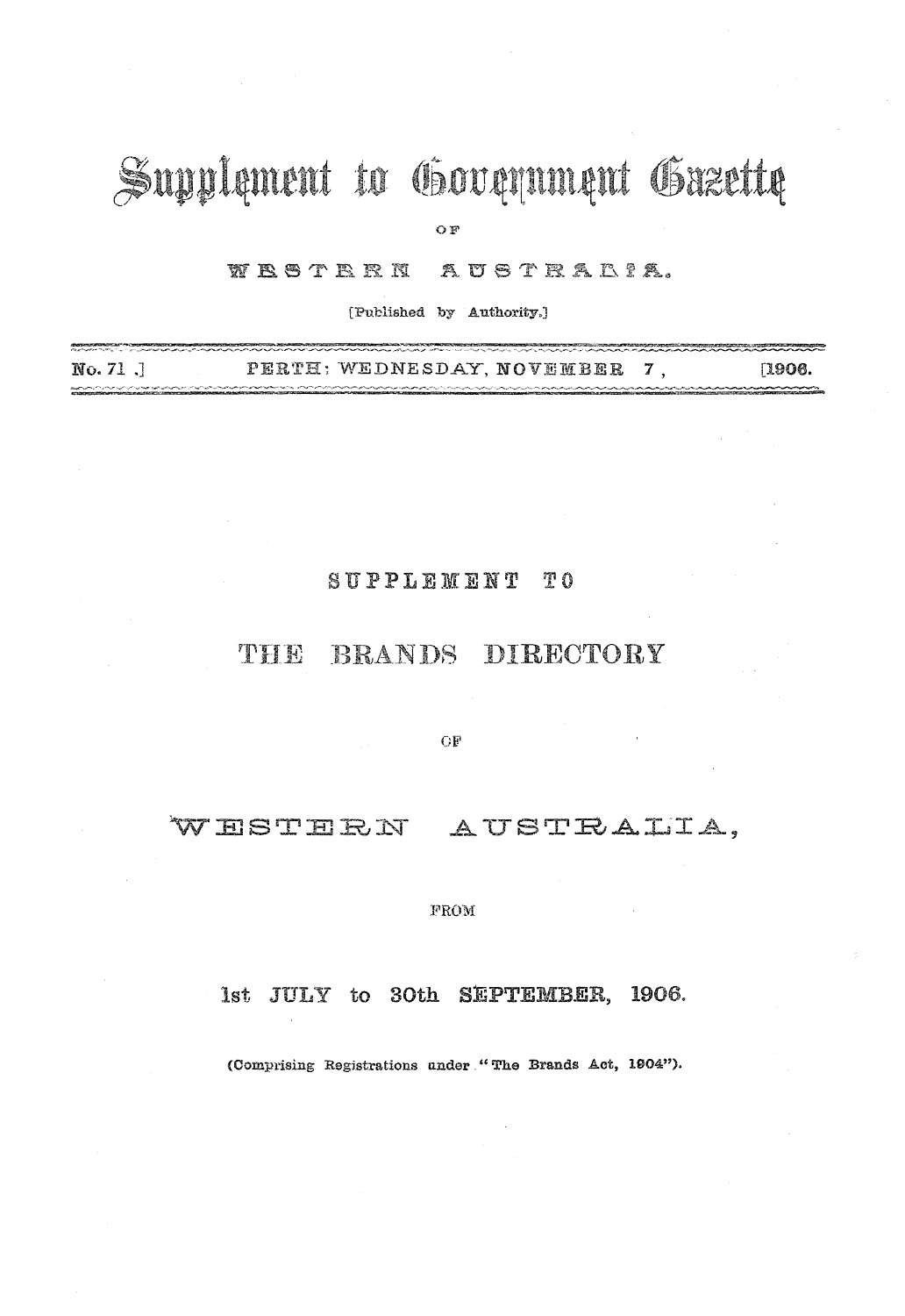## SHEEP EAR MARKS AND BRANDS

(For the Quarter ending 30th September, 1906).

| No.  | <b>NAME.</b>                                                       | Earmarks:-<br>Right Ear, Males.                 | Run where used.                                                                       | Postal Address.                                                  |            | Wool Brand.             |                              |                 | Fire Brand.                   | Remarks.              |
|------|--------------------------------------------------------------------|-------------------------------------------------|---------------------------------------------------------------------------------------|------------------------------------------------------------------|------------|-------------------------|------------------------------|-----------------|-------------------------------|-----------------------|
|      |                                                                    | Left Ear, Females.                              |                                                                                       |                                                                  | Brand.     | Position.               | Material.                    | Brand.          | Position.                     |                       |
| 9    | Ahern, John                                                        | 一命                                              | Mount Hill<br>$\ddotsc$                                                               | Walkaway<br>$\bar{\nu}$ .                                        | <b>7LO</b> | Rump                    | Branding oil                 |                 |                               |                       |
| 10   | Allnutt, J. C. L.<br>$\cdots$                                      | $\mathbf{\leq}$                                 | Nelson Grange<br>$\overline{\mathcal{L}}$                                             | Bridgetown                                                       |            |                         |                              |                 |                               |                       |
| 751  | Bagshaw, J. S., & Stretch,<br>$H.$ W.                              | $P^{\circ}$                                     | Glenloth<br>$\bar{\mathcal{L}}$ .<br>$\mathbf{r}$                                     | Bridgetowr                                                       |            |                         |                              |                 |                               |                       |
| 754  | Bartlett, George<br>$\cdots$                                       |                                                 | Kangaroo Gully<br>$\sim$                                                              | Bridgetown                                                       |            |                         |                              |                 |                               |                       |
| 750  | Bartlett, G. Hill<br>$\ldots$                                      | حلو                                             | Stoneycroft<br>$\mathcal{A}$                                                          | Dongarra<br>$\sim$ $\sim$                                        | Y5         | Rump                    | Branding oil                 |                 |                               |                       |
| 752  | Beeck, M. E.<br>$\ddotsc$<br>$\dots$                               | 900                                             | Orange Grove<br>$\ddotsc$                                                             | Katanning                                                        |            |                         |                              |                 |                               |                       |
| 757  | Bernard, O. L.<br>i vit                                            |                                                 | Grass Valley<br>$\ddotsc$                                                             | Northam<br>$\ddotsc$                                             | <b>OLB</b> | Rump                    | Branding oil                 |                 |                               |                       |
| 755  | Bovell, Wm. Jas.<br>$\epsilon$ . $\epsilon$                        | 4A p                                            | Mullalyup<br>$\overline{\mathcal{L}}$ .                                               | Mullalyup                                                        |            |                         |                              |                 |                               |                       |
| 756  | Bremner, J. R.<br>$\cdots$                                         |                                                 | Meadow Farm<br>$\dddotsc$                                                             | Beverley                                                         |            |                         |                              |                 |                               |                       |
| 753  | Buckley, Jane A.<br>$\cdots$                                       | $\frac{1}{\log\left(\frac{1}{\sqrt{2}}\right)}$ | Greenough Flats<br>$\ddotsc$                                                          | Greenough                                                        |            |                         |                              |                 |                               |                       |
| 749  | Butterly, J. A.<br>$\ldots$                                        | $\mathbb{Z}$                                    | Hill's Brook<br>$\ddotsc$                                                             | Toodyay                                                          |            |                         |                              |                 |                               |                       |
| 2811 | Campbell, Harry<br>$\ldots$                                        | AA.                                             | Boologooro <sup>-</sup><br>$\ddotsc$                                                  | Carnarvon                                                        |            |                         |                              |                 |                               |                       |
| 2814 | Connolly, R. W.<br>$\cdots$                                        |                                                 | Hill View<br>$\ldots$                                                                 | Walkaway                                                         |            |                         |                              |                 |                               |                       |
| 2815 | Cornwall, T. J.<br>$\ddotsc$                                       | 鼎                                               | Beaufort River<br>$\ddotsc$                                                           | Arthur P.O.                                                      |            |                         |                              |                 |                               |                       |
| 2816 | Cream, J. (Exrs. of)<br>$\ldots$                                   |                                                 | Glenfield<br>$\sim$<br>$\ddotsc$                                                      | Geraldton                                                        | JZI        | Rump                    | Branding oil                 | 0U              | Nose                          |                       |
| 2810 | Cream, Timothy<br>$\cdots$                                         | $\delta$                                        | Rudd's Gully<br>$\ddotsc$                                                             | Geraldton $\,\,\ldots\,\,$                                       | TL         | Rump                    | Branding oil                 | TĻ              | Nose                          |                       |
| 2813 | Criddle, W. E.<br>$\ldots$                                         | <b>AA</b>                                       | Shady Grove<br>$\ddotsc$                                                              | S. Greenough Flats                                               | <b>WC</b>  | Rump                    | Branding oil                 | <b>WC</b>       | Nose                          |                       |
| 2812 | Crouch, John<br>$\sim$ 100 $\mu$ m $^{-1}$<br>$\sim$ $\sim$ $\sim$ |                                                 | Mokine<br>$\dddotsc$<br>$\cdots$                                                      | Mokine                                                           |            |                         |                              |                 |                               |                       |
| 4647 | Dempster, Andrew<br>$\cdots$                                       |                                                 | Billabalong<br>$\cdots$<br>Berin<br>$\ddotsc$<br>$\ddotsc$<br>Mt. Aubrey<br>$\ddotsc$ | Murchison<br>$\overline{1}$                                      |            | $\sigma \propto \sigma$ | $\bullet$ $\bullet$ $\circ$  |                 | $\bullet$ $\bullet$ $\bullet$ | Residence,<br>Muresk. |
| 4646 | Dempster Bros<br>$\cdots$                                          |                                                 | Muresk<br>$\ddotsc$<br>Dempster's Station<br>Fraser's Range                           | Nr. Spencer's Brook<br>Esperance $\dots$<br>$\hat{\theta}$ is as | AI<br>D.B  | Rump<br>Rump            | Branding oil<br>Branding oil | ΑI<br><b>DB</b> | Nose<br>Nose                  |                       |

2214

W.A.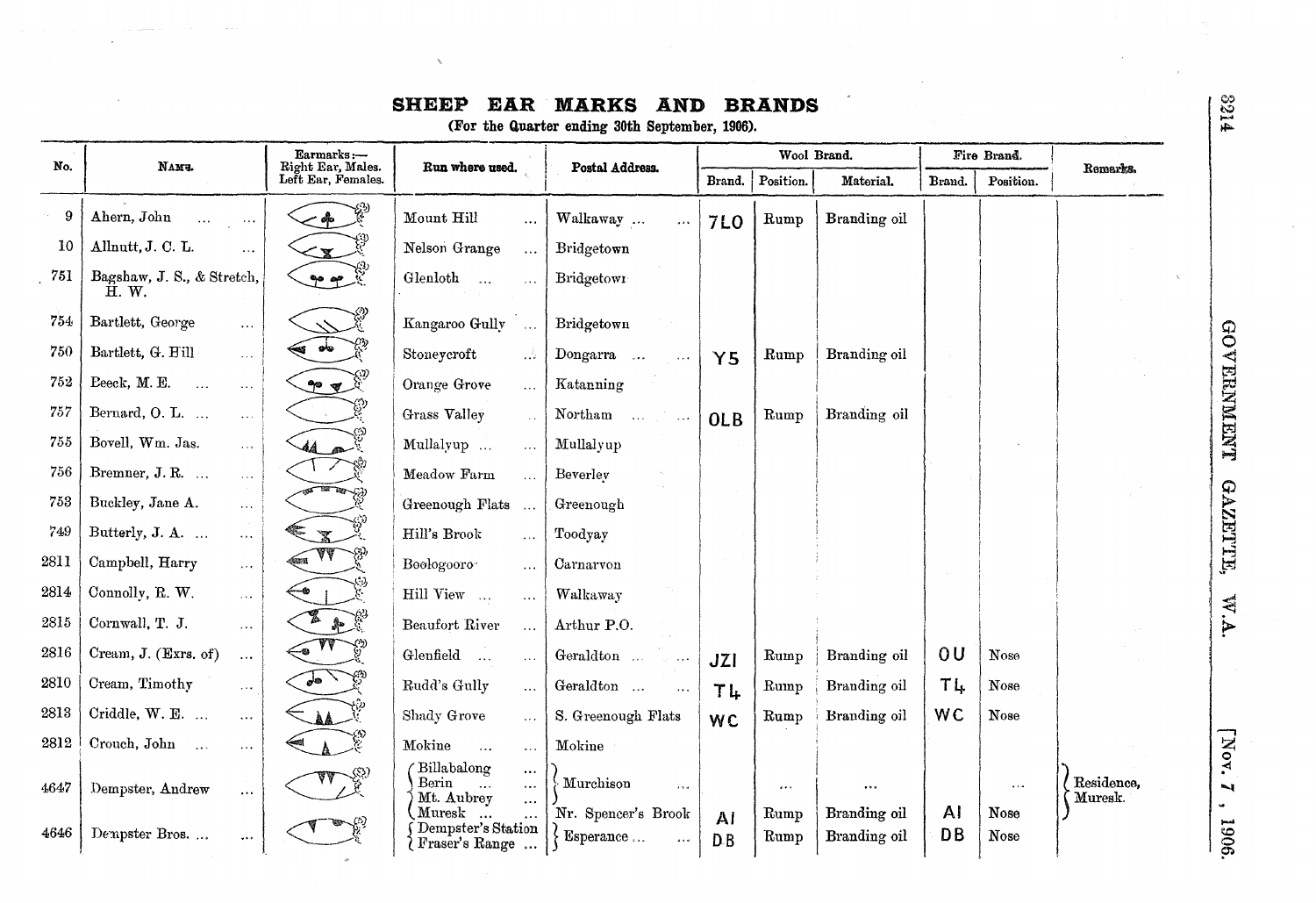| 4651 | Dodge, T. C.<br>0.00<br>500                         |                                | Wokalup Farm<br>$\overline{\phantom{a}}$     | Wokalup<br>$\mathbf{v}$                 | $\circ$ $\circ$ $\circ$         | IT               | Rump     | Branding oil        | IT             | Nose      |  |                                 |
|------|-----------------------------------------------------|--------------------------------|----------------------------------------------|-----------------------------------------|---------------------------------|------------------|----------|---------------------|----------------|-----------|--|---------------------------------|
| 4649 | Doncon, R. C.<br>$\circ$ o o                        |                                | Boyadine and Rock-                           | Beverley<br>$\sim$                      | 5.2.6                           | RD               | Rump     | Branding oil        |                |           |  | Nov.                            |
| 4650 | Draper, W. G.<br>$\bullet$ . $\bullet$              | $\mathbf{w}$                   | ville<br>Darling Hill<br>$\cdots$            | U. Blackwood                            | $\ddot{\delta}$ as              | W <sub>D</sub>   | Rump     | Branding oil        |                |           |  | $\sim$<br>$\tilde{\phantom{a}}$ |
| 4648 | Driscoll, Timothy<br>i vi                           |                                | Sunny Valley<br>$\dddotsc$                   | Mullewa                                 |                                 |                  |          |                     |                |           |  | 1906                            |
| 5749 | Eaton, John E.<br>$\ldots$                          |                                | Quellington Farm                             | Northam                                 |                                 |                  |          |                     |                |           |  |                                 |
| 5748 | Elliott, O'Connor, & Co.                            | $\overline{\phantom{a}}$       | Lalla Rookh<br>$\mathbf{1}$                  | Port Hedland                            |                                 |                  |          |                     |                |           |  |                                 |
| 6207 | Finey, W. S.<br>$\sim$<br>$\ldots$                  | $\overline{\phantom{a}}$       | Bookalarrup<br>$\dddotsc$                    | Arthur River                            | $\sim$                          | WF               | Rump     | Branding oil        |                |           |  |                                 |
| 6209 | Finlay, George<br>$\ldots$                          | 99 Z                           | Junction Farm<br>$\frac{1}{2}$               | Arthur River                            | $\ddot{\phantom{a}}$            | IF               | Nr. ribs | Branding oil        |                |           |  |                                 |
| 6206 | Fitzgerald, Andrew<br>$\ldots$                      | $\lambda$ ?                    | Drumcose<br>$\ddotsc$                        | Strawberry                              | $\bar{\omega}$ , $\bar{\omega}$ | E <sub>2</sub>   | Rump     | Branding oil        | E <sub>2</sub> | Nr. cheek |  | <b>COVERMMENT</b>               |
| 6208 | Forrester Bros<br>$\bar{\mathbf{z}}$ is a           | $\overset{\circ}{\mathcal{L}}$ | Wicker and Putta-<br>minnie                  | Northern Gully                          | $\ldots$                        | F1               | Rump     | Branding oil        | F1             | Nose      |  |                                 |
| 6210 | Foulkes, J. C. G.<br>$\sim$ .                       |                                | Maybenup<br>$\bar{\omega}$ , $\bar{\omega}$  | Kojonup                                 | $\sim$ $\sim$                   | GF               | Rump     | Branding oil        |                |           |  |                                 |
| 6205 | Fowler, John A<br>$\ldots$                          | $\triangle$                    | Rockville<br>$\frac{1}{2}$                   | Donnybrook                              |                                 |                  |          |                     |                |           |  |                                 |
| 6998 | Garrity, P., jun<br>$\ldots$                        | $\sqrt{11}$                    | Greenhills<br>$\sim$ .                       | Broomehill                              |                                 |                  |          |                     |                |           |  |                                 |
| 6997 | Garrity, W. M.<br>$\ldots$                          |                                | Glen Iris<br>$\bar{\Delta}$                  | Broomehill                              | $\ldots$                        | <b>WG</b>        | Rump     | Branding oil        |                |           |  | <b>GAZIETIE</b>                 |
| 8009 | Hack, B. P.<br>$\sim$<br>$\ldots$                   |                                | Brounhill<br>$\overline{\phantom{a}}$        | Beverley<br>$\sim$                      | $\bar{a}$ and                   | P                | Wither   | Red branding<br>oil |                |           |  |                                 |
| 8012 | Harboard, C.M<br>$\ldots$                           | $\bullet$                      | Werribee<br>$\ddotsc$                        | Bridgetown                              |                                 |                  |          |                     |                |           |  |                                 |
| 8014 | Harrington, W.<br>$\ldots$                          | $\mathbb{X}$                   | Ardatt<br>$\cdots$<br>$\ddotsc$              | Newcastle                               |                                 |                  |          |                     |                |           |  | W.A.                            |
| 8016 | Harrison, S. & E.<br>$\ldots$                       | <u>aa</u>                      | Greenough Flats                              | Greenough                               | $\cdots$                        | SL               | Rump     | Branding oil        | $S\downarrow$  | Nose      |  |                                 |
| 8015 | Harvey, W. H. S.<br>$\ddotsc$                       | $\sim$ $\sqrt{ }$              | Granite Hill<br>$\ldots$                     | Wickepin                                | $\cdots$                        | 3H               | Rump     | Branding oil        |                |           |  |                                 |
| 8013 | Hawter, J.<br>$\dddotsc$<br>$\bar{\mathbf{v}}$ is a |                                | Blackwood<br>$\ddot{\phantom{a}}$            | Mullalyup                               |                                 |                  |          |                     |                |           |  |                                 |
| 8011 | Henning, A. H.<br>$\bar{\omega}$ .                  | $\mathcal{L}^{2n}$ .           | Yalup<br>$\overline{\mathbf{z}}$<br>$\ldots$ | Yalup Brook                             | $\ldots$                        | IA               | Rump     | Branding oil        |                |           |  |                                 |
| 8010 | Hopkins & Sharp<br>$\ldots$                         |                                | Rifle Downs<br>$\ddotsc$                     | Darkan<br>$\frac{1}{2}$                 | $\ldots$                        | H <sub>8</sub> S | Rump     | Branding oil        |                |           |  |                                 |
| 9898 | Jones, J. B.<br>$\ddotsc$<br>$\cdots$               | $\sqrt{\P}$                    | West Dale<br>$\frac{1}{2}$ , $\frac{1}{2}$   | Beverley.<br>$\Delta \Delta \hat{\phi}$ | $\ldots$                        | $L$ H            | Nr. Ribs | Branding oil        |                |           |  |                                 |
| 9897 | Jones, Robt. Henry<br>$\bullet\bullet\bullet$       |                                | Clifden<br>$\overline{a}$<br>$\sim$ $\sim$   | Broomehill                              |                                 |                  |          |                     |                |           |  | <b>S221</b>                     |
|      |                                                     |                                |                                              |                                         |                                 |                  |          |                     |                |           |  |                                 |

 $\sim$ 

 $\mathcal{L}^{\pm}$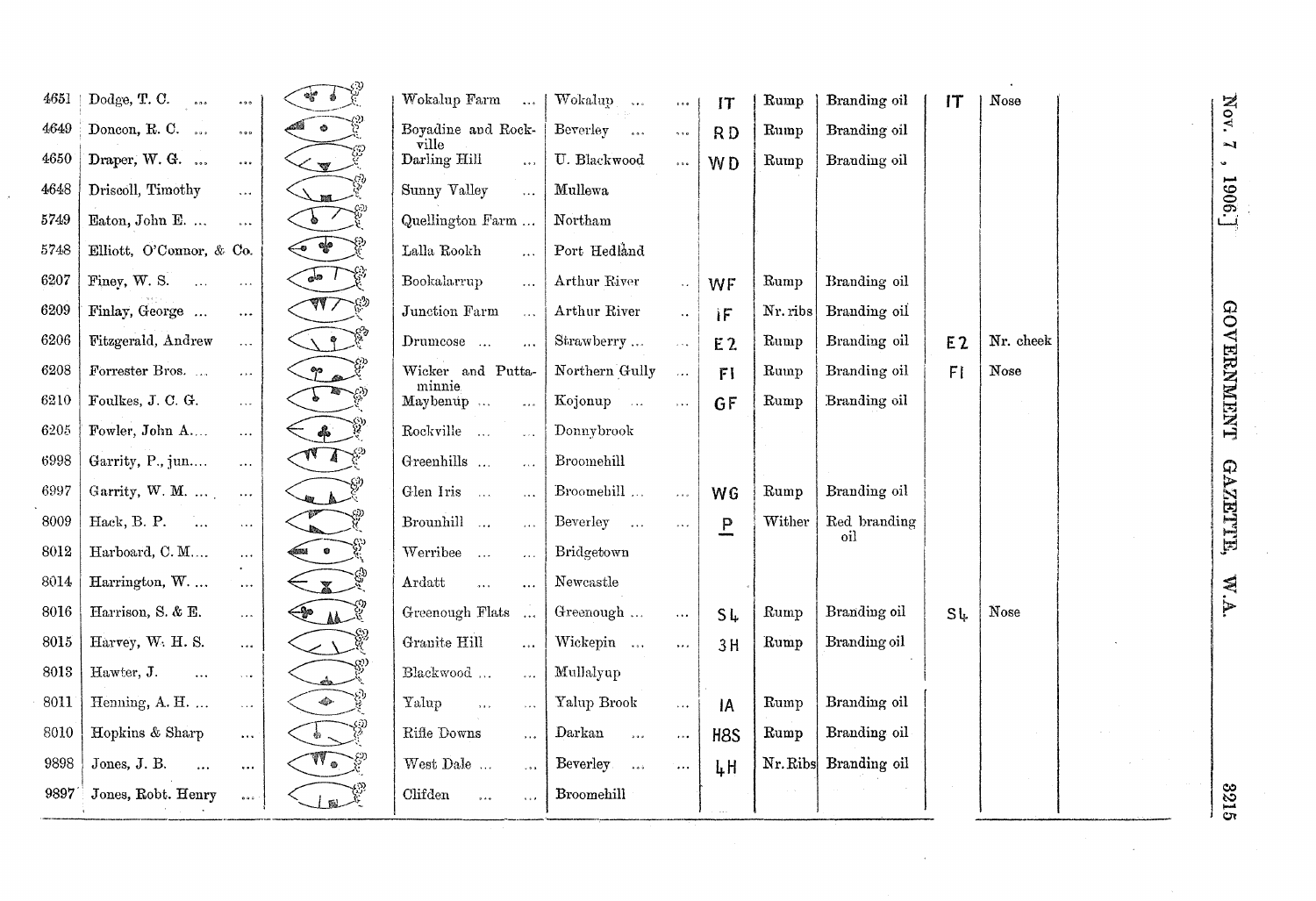#### SHEEP EARMARKS AND BRANDS-continued.

|       |                                                          | Earmarks:-                              |                                                       |                                    |                  |           | Wool Brand.        |                | Fire Brand. |           |
|-------|----------------------------------------------------------|-----------------------------------------|-------------------------------------------------------|------------------------------------|------------------|-----------|--------------------|----------------|-------------|-----------|
| No.   | NAME.                                                    | Right Ear, Males.<br>Left Ear, Females. | Run where used.                                       | Postal Address.                    | Brand.           | Position. | Material.          | Brand.         | Position.   | Remarks.  |
| 11030 | Lamond Bros.<br>$\ldots$                                 |                                         | Yarragin<br>$\frac{1}{2}$                             | Kellerberrin<br>500                | LB               | Rump      | Branding oil       |                |             |           |
| 11029 | Lloyd, Lionel T<br>$\cdots$                              |                                         | Sheoaks<br>$\cdots$<br>$\cdots$                       | Newcastle                          |                  |           |                    |                |             |           |
| 11031 | Lyon, J. I.<br>$\dddotsc$<br>$\cdots$                    | $\sum_{i=1}^{n}$                        | Kranz Kloof<br>$\cdots$                               | Donnybrook<br>$\cdots$             | J <sub>L</sub> 6 | Rump      | Tar                |                |             |           |
| 12055 | Mackintosh, E.<br>$\ldots$                               | <b>ENERGY</b>                           | Glendeary<br>$\ldots$                                 | Toodyay                            |                  |           |                    |                |             |           |
| 12047 | Mangaroon Pastoral Co.,<br>Ltd.                          |                                         | Mangaroon<br>$\ldots$                                 | Carnarvon<br>$\omega$ and          |                  | $\cdots$  | 18.4               |                | 500         | Cancelled |
| 12056 | Mangaroon Pastoral Co.,<br>$\operatorname{Ind.}$         |                                         | Mangaroon<br>$\cdots$                                 | Carnarvon                          |                  |           |                    |                |             |           |
| 12050 | Manning, Joseph<br>$\cdots$                              |                                         | Mylup<br>$\overline{\mathcal{L}}$<br>$\ldots$         | Australind                         |                  |           |                    |                |             |           |
| 12051 | Meehan Bros.<br>$\ldots$                                 |                                         | Mt. Erin<br>$\sim$                                    | Geraldton<br>$\ddotsc$             | 07               | Rump      | Branding oil       | IX             | Nose        |           |
| 12049 | Mills, Joshua<br>$\sim$<br>$\epsilon \rightarrow \infty$ | $\bullet$                               | .<br>$\cdots$                                         | Geraldton<br>$\ddotsc$             | J <sub>0</sub>   | Rump      | Branding oil       | J <sub>0</sub> | Nose        |           |
| 12054 | Morgan, F. J.<br>$\ldots$                                | $\blacktriangleleft$                    | Spring Valley<br>$\ldots$                             | Geraldton $\;\ldots\;$<br>$\ldots$ | M <sub>6</sub>   | Rump      | Branding oil       | M <sub>6</sub> | Nose        |           |
| 12053 | Morris, James<br>$\sim$ $\sim$                           | $\overline{1}$                          | Forest $\operatorname{Hill}$ $\ldots$<br>$\sqrt{2}$ . | Northam                            |                  |           |                    |                |             |           |
| 12052 | Morrissey, T. H.<br>$\ldots$                             | $\mathbf{v}$                            | Mt. Erin<br>$\cdots$                                  | Geraldton<br>$\sim$ $\sim$ $\sim$  | M <sub>0</sub>   | Rump      | Branding oil       | XL.            | Nose        |           |
| 12048 | Murphy, James<br>$\cdots$                                |                                         | Carney's Hill<br>$\cdots$                             | Geraldton<br>$\ddotsc$             | <b>JAS</b>       | Rump      | Branding oil       | XX             | Nose        |           |
| 13541 | McBurney, J.<br>$\sim 100$                               | $\bullet$                               | Aldinga<br>$\sim$ $\sim$<br>$\cdots$                  | Pingelly                           |                  |           |                    |                |             |           |
| 13540 | McDougall, H. J.<br>$\ldots$                             | $P \triangle \widetilde{E}$             | Brook View<br>$\cdots$                                | Narrogin<br>$\ddotsc$              | HD               | Rump      | Branding oil       |                |             |           |
| 14428 | Nelson, Nathaniel<br>$\sim$ .                            |                                         | Rocklands $\ldots$<br>$\cdots$                        | Broomehill $\ldots$<br>$\cdots$    | <b>NN</b>        | Rump      | Ink                |                |             |           |
| 14427 | Newbey, W.A.<br>$\ldots$                                 | $\sum_{i=1}^{n}$                        | Altona Farm<br>$\ddotsc$                              | Broomehil <sup>1</sup><br>$\ldots$ | <b>NY</b>        | Rump      | Branding oil       |                |             |           |
| 14426 | Norris, George J. W.<br>$\ddotsc$                        |                                         | Everlasting Valley                                    | N. Chapman<br>$\cdots$             | 2N               | Rump      | Paint<br>$\ddotsc$ | 2N             | Nr. cheek   |           |
| 14879 | O'Brien, James<br>$\ddotsc$                              | ھين                                     | Koogerina<br>$\ddotsc$                                | Geraldton                          |                  |           |                    |                |             |           |
|       | $15342$ Packham, John<br>$\sim 100$                      | $\bullet$ $\bullet$                     | Doongin Peak                                          | $\ldots$ Tammin                    |                  |           |                    |                |             |           |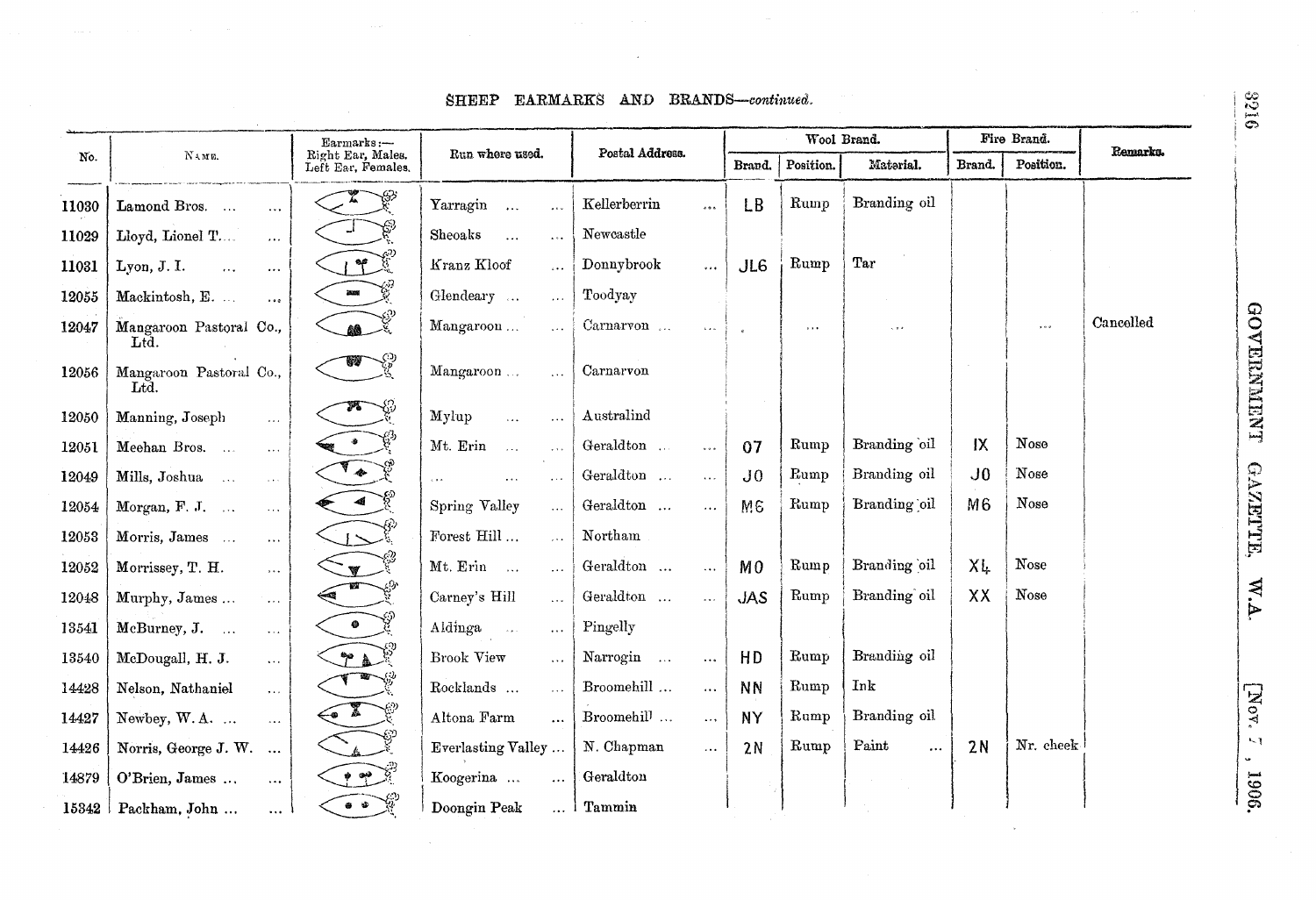| 15341 | Pederick, W. J<br>$\sim 10$                           |                             | Woolgarre<br>$\sim$ $\sim$ 1                                        | Wagin<br>$\ddotsc$<br>$\ldots$                                                                                                                                                                     | ΡK                                       | Rump                | Branding oil        | ΡK             | Nose                                                      |
|-------|-------------------------------------------------------|-----------------------------|---------------------------------------------------------------------|----------------------------------------------------------------------------------------------------------------------------------------------------------------------------------------------------|------------------------------------------|---------------------|---------------------|----------------|-----------------------------------------------------------|
| 15340 | Piesse, C. A.<br>$\sim 100$<br>$\ldots$               | $\sim 0.1$                  | Tillelan,<br>Arthur)<br>River, and Cob-<br>bler River               | Wagin<br>$\sim$ $\sim$ $\sim$<br>$\epsilon \rightarrow \infty$                                                                                                                                     | 0 <sup>p</sup>                           | Rump                | Branding oil        |                |                                                           |
| 15343 | Piesse, W. J.<br>$\sim$<br>$\ldots$                   | 48                          | Tillelan<br>$\sim$<br>$\ddotsc$                                     | Wagin<br>$\ldots$<br>$\ldots$                                                                                                                                                                      | PX                                       | Rump                | Branding oil        |                |                                                           |
| 15345 | Pollard, T. H.<br>$\ldots$                            | $\mathbf{z}$                | Bannister<br>$\ldots$                                               | Wandering                                                                                                                                                                                          |                                          |                     |                     |                |                                                           |
| 15344 | Ponton Bros. & Sharp                                  | YP.                         | Balladonia<br>$\ddotsc$                                             | viá Albany<br>$\ldots$                                                                                                                                                                             | PL                                       | Rump                | Branding oil        |                |                                                           |
| 15339 | Prowse, Bros.<br>$\ldots$                             | $\mathcal{L}^{\mathcal{D}}$ | Avon Park<br>$\ldots$                                               | Mt. Kokeby                                                                                                                                                                                         |                                          |                     |                     |                |                                                           |
| 17535 | Sinclair, Laura L.<br>$\ddotsc$                       | -92                         | Gingling Brook<br>$\bar{\Delta}$                                    | Toodyay                                                                                                                                                                                            |                                          |                     |                     |                |                                                           |
| 17536 | Slattery, Daniel<br>$\ldots$                          | $\sqrt{2}$                  | Brooklon<br>$\overline{\mathcal{L}}$                                | Ferguson                                                                                                                                                                                           |                                          |                     |                     |                |                                                           |
| 17538 | Smith, G. D. $\ldots$<br>$\cdots$                     |                             | Blackburn<br>$\overline{\mathcal{A}}$                               | Pingelly                                                                                                                                                                                           |                                          |                     |                     |                |                                                           |
| 17537 | Smith, G. W. B.<br>$\cdots$                           | ⋙                           | Wongamine<br>$\overline{\mathcal{L}}$ .                             | Wongamine                                                                                                                                                                                          |                                          |                     |                     |                |                                                           |
| 17534 | Spanswick, Richd.<br>$\cdots$                         | $\mathbb{X}$                | Collanilling<br>Dwelverdine                                         |                                                                                                                                                                                                    |                                          |                     |                     |                |                                                           |
|       | · 北京のテーキン                                             | $\sim 10^{-1}$              | Dingering<br>Cancarring<br>Tamacurring and                          | Wagin                                                                                                                                                                                              | $\begin{bmatrix} R5 \\ 57 \end{bmatrix}$ | Rump                | Branding oil        |                | $\mathcal{O}_{\mathcal{A}_{\mathcal{A}}^{\mathcal{A}}}$ . |
| 17539 | Spencer, H. E.<br>$\cdots$                            | ♪ 中                         | Goodering<br>Dandling $\ldots$<br>$\bar{\lambda}$ , $\bar{\lambda}$ | Arthur River<br>$\cdots$                                                                                                                                                                           | D <sub>2</sub>                           | Rump                | Branding oil        |                |                                                           |
| 17541 | Stafford, David<br>$\mathcal{A}^{\mu\nu}$             |                             | $\bf{H}$ omestead $\ldots$<br>Block $4669$                          | Northam                                                                                                                                                                                            | 2S                                       | Rump                | Branding oil        |                |                                                           |
| 17540 | Syred, S. H.<br>$\frac{1}{2}$<br>$\ddot{\phantom{a}}$ |                             | Kwoon Dong<br>$\frac{1}{2}$                                         | Newcastle                                                                                                                                                                                          |                                          |                     |                     |                |                                                           |
| 19365 | Thompson, W.<br>$\ddotsc$                             | 2 M                         | The Caves<br>$\frac{1}{2}$                                          | Beverley                                                                                                                                                                                           |                                          |                     |                     |                |                                                           |
| 19364 | Trigwell, W.W<br>$\cdots$                             | $-\sqrt{2}$                 | Careydale<br>$\ddot{\phantom{a}}$                                   | Donnybrook                                                                                                                                                                                         |                                          |                     |                     |                |                                                           |
| 19366 | Tuckey, Lucy S<br>$\bar{e}$ a a                       | $\blacksquare$ /            | Paradise<br>$\ddotsc$                                               | Murray<br>$\ldots$<br>$\ldots$                                                                                                                                                                     | 2T                                       | Rump                | Pitch               |                |                                                           |
| 20514 | Wass, E. J.<br>$\ddotsc$<br>$\sigma$ o $\sigma$       |                             | Yardarino<br>$\frac{1}{2}$                                          | Dongarra<br>$\begin{array}{ccccc} \bullet & \bullet & \bullet & \bullet \end{array}$                                                                                                               |                                          | $\alpha$ o $\alpha$ | $\bullet$ + $\circ$ | H <sub>2</sub> | Nose                                                      |
| 20513 | Watson, Walter<br>500                                 |                             | Southern Brook<br>$\overline{\phantom{a}}$                          | Jennapullen                                                                                                                                                                                        |                                          |                     |                     |                |                                                           |
| 20511 | Wellstead, jun., John                                 | $\frac{1}{2}$               | Bremer Bay and ?<br>Weedleup                                        | $\label{eq:2} \begin{array}{c} \mathcal{F}_{\mathcal{G}}(\xi) = \mathcal{F}_{\mathcal{G},\xi} \\ \mathcal{F}_{\mathcal{G}} = \frac{1}{\mathbf{S} \mathbf{A} \mathbf{A}} \end{array}$<br>Bremer Bay | $X_{3}$                                  | Rump                | Branding oil        |                |                                                           |

Nov. I, 1906.]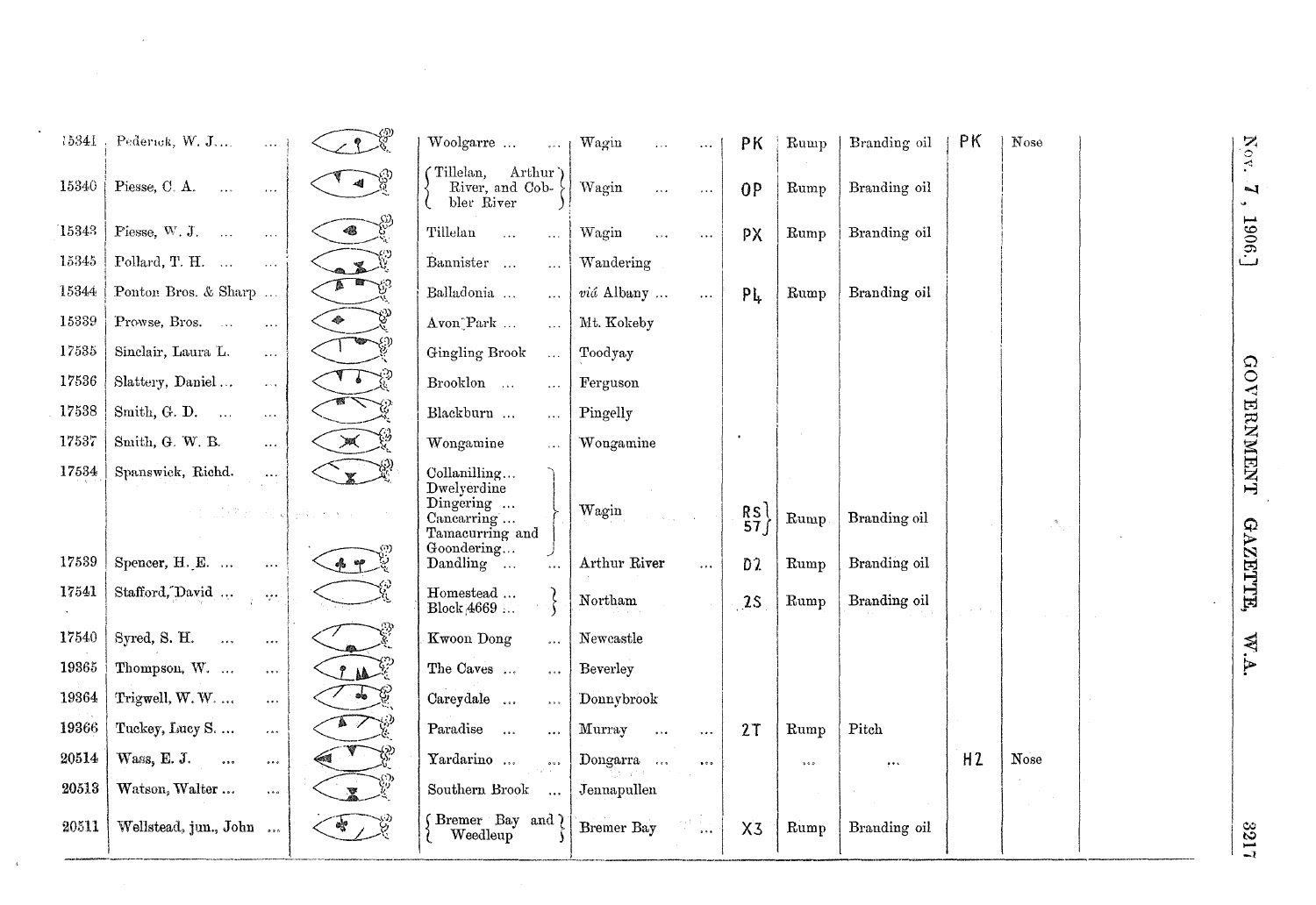|       | $1.5 + 1.5$              |          |                                                       | Run where used.                                                                                              | Postal Address.                                                                                                                                               |           |           | Wool Brand.  |        | Fire Brand. |          |
|-------|--------------------------|----------|-------------------------------------------------------|--------------------------------------------------------------------------------------------------------------|---------------------------------------------------------------------------------------------------------------------------------------------------------------|-----------|-----------|--------------|--------|-------------|----------|
| No.   | NAME.                    |          | Earmarks:—<br>Right Ear, Males.<br>Left Ear, Females. |                                                                                                              |                                                                                                                                                               | Brand.    | Position. | Material.    | Brand. | Position.   | Remarks. |
| 20512 | Weston, L. B. G.         | $\cdots$ |                                                       | Baileul<br>$\ddotsc$<br>$\ddotsc$                                                                            | Tambellup<br>$\ddotsc$                                                                                                                                        | <b>WO</b> | Rump      | Branding oil |        |             |          |
| 20509 | Wilby, Albert            | $\cdots$ |                                                       | Newlgalup<br>$\bar{\omega}$ .                                                                                | Upper Blackwood                                                                                                                                               |           |           |              |        |             |          |
| 20510 | Woodley, C. R.           | $\ldots$ |                                                       | Nookering<br>$\ddotsc$                                                                                       | Beverley                                                                                                                                                      |           |           |              |        |             |          |
|       |                          |          |                                                       | SHEEP EARMARKS and BRANDS TRANSFERRED during the Quarter ending 30th September, 1906.                        | NIL.                                                                                                                                                          |           |           |              |        |             |          |
| 12047 | Mangaroon Pastoral Coy., |          |                                                       | SHEEP EARMARKS and BRANDS CANCELLED during the Quarter ending 30th September, 1906.<br>Mangaroon<br>$\cdots$ | Carnarvon                                                                                                                                                     |           |           |              |        |             |          |
|       | Ltd.                     |          |                                                       |                                                                                                              |                                                                                                                                                               |           |           |              |        |             |          |
|       |                          |          |                                                       |                                                                                                              |                                                                                                                                                               |           |           |              |        |             |          |
|       |                          |          |                                                       |                                                                                                              |                                                                                                                                                               |           |           |              |        |             |          |
|       |                          |          |                                                       |                                                                                                              |                                                                                                                                                               |           |           |              |        |             |          |
|       |                          |          |                                                       |                                                                                                              |                                                                                                                                                               |           |           |              |        |             |          |
|       |                          |          |                                                       |                                                                                                              |                                                                                                                                                               |           |           |              |        |             |          |
|       |                          |          |                                                       |                                                                                                              |                                                                                                                                                               |           |           |              |        |             |          |
|       |                          |          |                                                       |                                                                                                              | .<br>2010 - Anim Parti Laurence, amerikanischer Anim II. (* 18. september 1983)<br>2010 - Anim Parti Laurence, amerikanischer Anim II. (* 18. september 1983) |           |           |              |        |             |          |
|       |                          |          |                                                       |                                                                                                              |                                                                                                                                                               |           |           |              |        |             |          |
|       |                          |          |                                                       |                                                                                                              |                                                                                                                                                               |           |           |              |        |             |          |

 $\ddot{\phantom{1}}$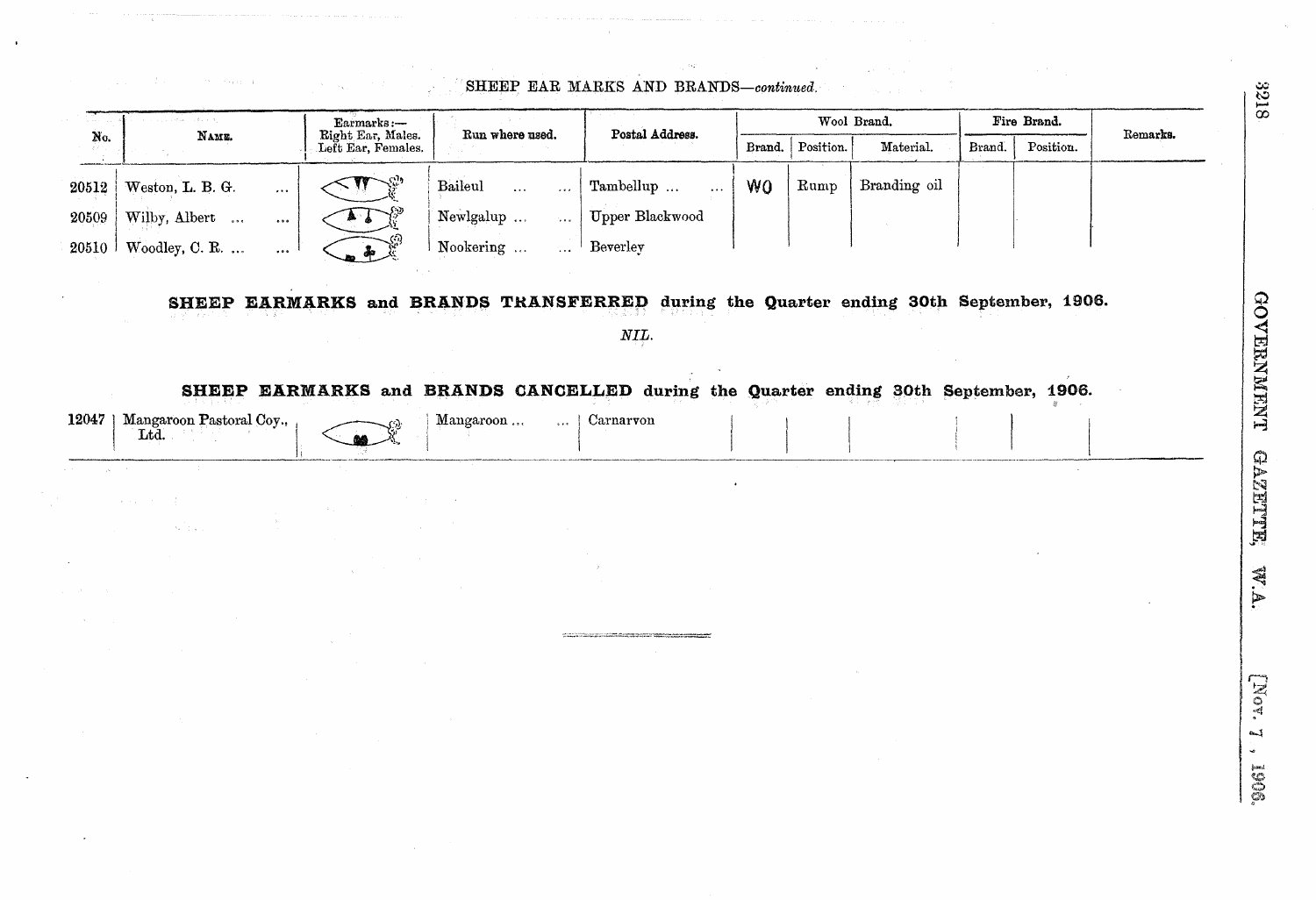# HORSE AND CATTLE BRANDS

(For the Quarter ending 30th September, 1906).

|                                                                                                                                                                                                                                                                                                                                                                                                                                                                                                                                                                                                                                   | Name.                                                                                                                                                                                                                                                                                                      |                                                                                                                                                                                                                                                                                                                                                                           |                                                                                                                                                                                                                                                                                                                                                                                                                                           |                                                                                                                                                                                                                                                                                                                                                                                                                                                                                        |                                                                                                                                                                                                                                                                                                                                                                                                                                                                                                      | No.                                                                                                                                                                                          | Brand.                                                                                                                                                                                                                                                        | Postal Address.<br>Run where Brand to be used.                                                                                                                                                                                                                                                                                                                                                                                                                                                                                                                                                                                                                                                                                                                                                                                                                                                                                                                                                                                                                                                                                                                                                                                                                                                                                                                                                                                                                                                                                                                                                                                                                                                                                                                                                                                                                                                                                                                                                                                                                                                                                                                                                                                                                          | Remarks. |
|-----------------------------------------------------------------------------------------------------------------------------------------------------------------------------------------------------------------------------------------------------------------------------------------------------------------------------------------------------------------------------------------------------------------------------------------------------------------------------------------------------------------------------------------------------------------------------------------------------------------------------------|------------------------------------------------------------------------------------------------------------------------------------------------------------------------------------------------------------------------------------------------------------------------------------------------------------|---------------------------------------------------------------------------------------------------------------------------------------------------------------------------------------------------------------------------------------------------------------------------------------------------------------------------------------------------------------------------|-------------------------------------------------------------------------------------------------------------------------------------------------------------------------------------------------------------------------------------------------------------------------------------------------------------------------------------------------------------------------------------------------------------------------------------------|----------------------------------------------------------------------------------------------------------------------------------------------------------------------------------------------------------------------------------------------------------------------------------------------------------------------------------------------------------------------------------------------------------------------------------------------------------------------------------------|------------------------------------------------------------------------------------------------------------------------------------------------------------------------------------------------------------------------------------------------------------------------------------------------------------------------------------------------------------------------------------------------------------------------------------------------------------------------------------------------------|----------------------------------------------------------------------------------------------------------------------------------------------------------------------------------------------|---------------------------------------------------------------------------------------------------------------------------------------------------------------------------------------------------------------------------------------------------------------|-------------------------------------------------------------------------------------------------------------------------------------------------------------------------------------------------------------------------------------------------------------------------------------------------------------------------------------------------------------------------------------------------------------------------------------------------------------------------------------------------------------------------------------------------------------------------------------------------------------------------------------------------------------------------------------------------------------------------------------------------------------------------------------------------------------------------------------------------------------------------------------------------------------------------------------------------------------------------------------------------------------------------------------------------------------------------------------------------------------------------------------------------------------------------------------------------------------------------------------------------------------------------------------------------------------------------------------------------------------------------------------------------------------------------------------------------------------------------------------------------------------------------------------------------------------------------------------------------------------------------------------------------------------------------------------------------------------------------------------------------------------------------------------------------------------------------------------------------------------------------------------------------------------------------------------------------------------------------------------------------------------------------------------------------------------------------------------------------------------------------------------------------------------------------------------------------------------------------------------------------------------------------|----------|
| Amir, Mahomed<br>Ashton, James<br>$\sim$ .                                                                                                                                                                                                                                                                                                                                                                                                                                                                                                                                                                                        | $\sim$ . $\sim$<br>$\ldots$                                                                                                                                                                                                                                                                                | $\cdots$<br>$\ldots$                                                                                                                                                                                                                                                                                                                                                      | $\sim$ $\sim$ $\sim$<br>$\ldots$                                                                                                                                                                                                                                                                                                                                                                                                          | $\sim$ $\sim$ $\sim$<br>$\sim$ $\sim$ $\sim$<br>$\sim$                                                                                                                                                                                                                                                                                                                                                                                                                                 | $\sim 100$<br>$\ldots$                                                                                                                                                                                                                                                                                                                                                                                                                                                                               | 344<br>6578                                                                                                                                                                                  | A 3 M<br>$\cdot$ J U $\rm 7$                                                                                                                                                                                                                                  | Kookynie (Teamster)<br>22<br>$\cdots$<br>$\ldots$<br>Carnarvon<br>Bangemal<br>$\cdots$<br>sis.<br>$\ldots$<br>$\sim$ - $\sim$<br>$\sim$                                                                                                                                                                                                                                                                                                                                                                                                                                                                                                                                                                                                                                                                                                                                                                                                                                                                                                                                                                                                                                                                                                                                                                                                                                                                                                                                                                                                                                                                                                                                                                                                                                                                                                                                                                                                                                                                                                                                                                                                                                                                                                                                 |          |
| Bagshaw, J. S., and Stretch, H. W.<br>Bahr, F. W.<br>$\ddotsc$<br>Bailey, Harriet<br>Ball, Joseph<br>$\sim$ $\sim$ $\sim$<br>Barnes, W. S.<br>$\sim 100$<br>Belsey, Thos.<br>$\ddotsc$<br>Black, Wm.<br>$\ddotsc$<br>Blechynden, Minna E.<br>Blechynden, S. T.<br>Boerio, J.<br>$\sim$ .<br>Bowman, E.<br>$\cdots$<br>Bradbury, Henry<br>Brinkworth, W. T.<br>Brisbane, C.<br>$\dddot{\phantom{0}}$<br>Broadhurst & Co., H. T.<br>Brooks, George<br>Brooks, James<br>Brown, A. K.<br>$\dddotsc$<br>Brown, H. J.<br>$\mathbf{1}$<br>Brown, John Thos.<br>Brown, Clinch, & Co.<br>Bruce, Robt. Alex.<br>Buckley, J.A.<br>$\sim 100$ | $\sim$ $\sim$ $\sim$<br>$\sim 10$<br>$\sim$ .<br>$\ldots$<br>$\sim$ - $\sim$<br>$\Delta$ .<br>$\ddotsc$<br>$\mathcal{L}_{\mathcal{A}}$<br>$\sim 100$<br>$\ldots$<br>$\ddotsc$<br>$\dddotsc$<br>$\ldots$<br>$\cdots$<br>$\cdots$<br>$\sim 10$<br>$\ldots$<br>$\sim$<br>$\mathbf{A}$<br>$\sim$ $\sim$ $\sim$ | $\sim$ $\sim$ $\sim$<br>$\sim$ $\sim$ $\sim$<br>$\sim$ $\sim$ $\sim$<br>$\sim$ $\sim$<br>$\cdots$<br>$\cdots$<br>$\ldots$ .<br>$\ldots$ .<br>$\sim$ $\sim$<br>$\cdots$<br>$\sim 100$ km s $^{-1}$<br>$\sim$ $\sim$ $\sim$<br>$\sim$ $\sim$<br>$\sim$ $\sim$<br>$\sim$ $\sim$<br>$\sim$ $\sim$<br>$\cdots$<br>$\sim 10$<br>$\cdots$<br>$\cdots$<br>$\sim 10$<br>$\sim 100$ | $\ldots$<br>$\sim$ $\sim$ $\sim$<br>$\sim$ $\sim$ $\sim$<br>$\sim$ $\sim$ $\sim$<br>$\sim$ $\sim$ $\sim$<br>$\sim$ $\sim$ $\sim$<br>$\cdots$<br>$\sim 100$<br>$\sim 100$<br>$\sim$ $\sim$ $\sim$<br>$\sim 100$<br>$\sim$ $\sim$ $\sim$<br>$\sim$ $\sim$ $\sim$<br>$\sim$ $\sim$<br>$\ldots$<br>$\sim 100$<br>$\cdots$<br>$\alpha \rightarrow \infty$<br>$\cdots$<br>$\ddotsc$<br>$\sim$ .<br>$\sim$ $\sim$ $\sim$<br>$\sim$ $\sim$ $\sim$ | $\sim 10$<br>$\sim 10^{-1}$<br>$\ldots$<br>$\ldots$<br>$\alpha=\alpha-\alpha$ .<br>$\sim$ $\sim$ $\sim$<br>$\sim$ $\sim$<br>$\sim$ $\sim$ $\sim$<br>$\cdots$<br>$\sim$ $\sim$ $\sim$<br>$\sim 100$<br>$\lambda \rightarrow \infty$<br>$\alpha$ , $\alpha$<br>$\cdots$<br>$\ldots$<br>$\sim$ $\sim$ $\sim$<br>$\cdots$<br>$\sim$ $\sim$<br>$\sim$ $\sim$ $\sim$<br>$\cdots$<br>$\sim$ $\sim$ $\sim$<br>$\sim$ $\sim$ $\sim$<br>$\cdots$<br>$\cdots$<br>$\sim$ $\sim$ $\sim$<br>$\cdots$ | $\ldots$<br>$\sim$ $\sim$ $\sim$<br>$\sim$ $\sim$ $\sim$<br>$\alpha$ , $\alpha$ , $\alpha$ .<br>$\sim$ $\sim$ $\sim$<br>$\sim$ $\sim$<br>$\mathbf{r} \rightarrow \mathbf{r}$<br>$\ddot{\phantom{1}}$ .<br>$\ldots$<br>$\ldots$<br>$\sim 100$<br>$\sim$<br>$\sim$ $\sim$ $\sim$<br>$\sim$ $\sim$<br>$\sim 100$<br>$\ldots$<br>$\mathbf{z} \neq \mathbf{z}$ .<br>$\mathbf{r}$<br>$\sim$ $\sim$<br>$\sim$ $\sim$ $\sim$<br>$\alpha$ . $\alpha$ .<br>$\ldots$ .<br>$\kappa \propto \kappa$<br>$\sim 100$ | 1262<br>15786<br>5289<br>8301<br>15798<br>13536<br>15804<br>1413<br>12792<br>6052<br>3038<br>5291<br>16303<br>5308<br>7562<br>4533<br>6056<br>293<br>5508<br>6553<br>813<br>12049<br>$-6048$ | B S1<br>W B 5<br>H B 8<br>$0\,$ M $\,$ B<br>W 7 B<br>$\mathcal{T}$ B $5$<br>3 W B<br>$\rm B~X~2$<br>S1B<br>1JB<br>EB7<br>$H$ 0 $B$<br>W2T<br>7 H B<br>L C1<br>$G\,$ B $2$<br>$5\ J\ B$<br>$2$ A $\rm K$<br>H $7J$<br>$\rm J$ 2 $\rm T$<br>B C 2<br>R8B<br>J7B | Bridgetown<br>Glenloth<br>$\sim$ . $\sim$<br>$\sim$ $\sim$ $\sim$<br>$\sim$ $\sim$ $\sim$<br>$\sim$ $\sim$ $\sim$<br>Wagin<br>Hazleigh<br>$\ldots$<br>$\sim$ $\sim$<br>$\cdots$<br>$\sim 100$<br>Albany<br>Spring Vale<br>$\mathcal{L}(\mathcal{L})$<br>W.<br>$\cdots$<br>$\sim$ $\sim$<br>Mt. Morgans<br>Mulga Downs<br>$\sim 10^6$<br>$\sim$ .<br>$\sim$ .<br>$\sim$ $\sim$ $\sim$<br>Hall's Creek<br>Kimberley Division<br>$\mathcal{L}_{\mathcal{A}}$ .<br>$\cdots$<br>$\sim$ $\sim$ $\sim$<br>Tuckanarra<br>Pastoral Lease $\frac{1709}{102}$<br>$\mathcal{L}^{\text{max}}$<br>$\sim$ $\sim$ $\sim$<br>$\cdots$<br>Kalgoorlie<br>Merriden<br>$\ddotsc$<br>$\sim$ $\sim$<br>$\cdots$<br>$\ldots$ .<br>Bridgetown<br>Peel's Hill<br>$\ldots$<br>$\sim$ $\sim$<br>$\mathbf{z} \leftarrow \mathbf{z}$ .<br>$\sim$ $\sim$ $\sim$<br>Beverley<br>East Lynne<br>$\mathcal{L}_{\mathbf{z},\mathbf{z},\mathbf{z}}$<br>$\ldots$<br>See.<br>$\sim 100$<br>Davyhurst<br>Pastoral Lease $\frac{14.9.6}{1.0.2}$<br>$\ldots$<br>$\ldots$<br>$\ldots$<br>Broomehill<br>Pine Grove<br>$\sim 10^{-1}$<br>$\ddots$<br>$\sim$ $\sim$<br>$\cdots$<br>Katanning<br>Cartmeticup<br>$\mathcal{L}^{\mathcal{L}}_{\mathbf{r},\mathbf{r}}$<br>$\sim 10$<br>$\ddotsc$<br>$\cdots$<br>Sections 2296, 2297, and 461, Kojonup<br>Boyerine<br>Bayswater<br>Leithdale<br>$\sqrt{2}$ .<br>$\ddotsc$<br>$\sim$ $\sim$ $\sim$<br>$\cdots$<br>Roebourne<br>Pyramid<br>$\sqrt{2}$<br>$\ldots$<br>$\ldots$<br>$\sim$ .<br>Northam<br>Jarakine<br>$\mathbf{1}$<br>$\mathcal{L}$<br>$\mathbf{A}$<br>$\sim$ $\sim$ $\sim$<br>Boyup Brook<br>Brinkeley Farm<br>$\mathbf{1}$ and $\mathbf{1}$<br>$\cdots$<br>$\ldots$<br>Laverton<br>Mt. Margaret District<br>$\ldots$<br>$\mathcal{L}_{\mathcal{A}}$ .<br>Narrogin<br>Boondyne Farm<br>$\sim$<br>$\ldots$<br>$\ldots$<br>Narrogin<br>Boondyne Farm<br>$\frac{1}{2}$ , $\frac{1}{2}$ ,<br>i vi<br>$\sim$ $\sim$<br>Cue<br>Leases $\frac{2.86.9}{1.02}$ & $\frac{2.59.2}{1.02}$<br>$\cdots$<br>$\sim 100$<br>$\sim$ $\sim$ $\sim$<br>Jolimont<br>Jack Adder<br>in De<br>$\mathcal{L}_{\mathcal{F}}$ .<br>$\sim$ $\sim$ $\sim$<br>$\sim$ - $\sim$<br>Greenough<br>Greenough Flats<br>$\mathcal{L}(\mathcal{L}(\mathcal{L}))$<br>$\ldots$<br>$\sim$ $\sim$ $\sim$ |          |
| Burnett, S. G.<br>$\ddotsc$<br>Champion & Neaylon<br>Chatta Singh<br>$\dddotsc$<br>Cockram & Neave<br>Cotter, J. P.<br>$\sim 10$<br>Cousins, Mary A.<br>Coyne, John<br>$\mathcal{L}$<br>Creedon, Bros.<br>$\cdots$<br>Curnow, P. R.<br>$\sim$ . $\sim$<br>Curtis, James<br>$\sim$<br>Davey, J. M.<br>$\sim$ .<br>Dempster, Andrew                                                                                                                                                                                                                                                                                                 | $\ldots$<br>$\frac{1}{2}$ .<br>$\ldots$<br>$\sim 10$<br>$\ldots$<br>$\ldots$<br>$\sim$ $\sim$<br>$\sim$ $\sim$<br>$\sim 100$<br>$\alpha$ . $\alpha$<br>$\sim$ $\sim$ $\sim$<br>$\ldots$                                                                                                                    | $\sim$ $\sim$ $\sim$<br>$\cdots$<br>$\ldots$<br>$\sim$ $\sim$<br>$\ldots$<br>$\cdots$<br>$\sim$ $\sim$<br>$\sim$ $\sim$ $\sim$<br>$\sim$ $\sim$<br>$\cdots$<br>$\ddotsc$<br>$\cdots$                                                                                                                                                                                      | $\sim$ $\sim$ $\sim$<br>$\sim$<br>$\cdots$<br>$\dots$<br>$\sim$ $\sim$ $\sim$<br>$\cdots$<br>$\sim 100$<br>$\cdots$<br>$\ldots$<br>$\sim$ $\sim$ $\sim$<br>$\cdots$<br>$\sim$ $\sim$ $\sim$<br>$\cdots$                                                                                                                                                                                                                                   | $\sim$ $\sim$ $\sim$<br>$\alpha$ .<br>$\cdots$<br>$\ldots$<br>$\ldots$<br>$\cdots$<br>$\cdots$<br>$\sim$ $\sim$<br>$\sim$ $\sim$ $\sim$<br>$\cdots$<br>$\sim$ $\sim$ $\sim$<br>$\sim 100$<br>$\ldots$                                                                                                                                                                                                                                                                                  | $\sim$ $\sim$ $\sim$<br>$\sim$ $\sim$<br>$\cdots$<br>$\ldots$ .<br>$\cdots$<br>$\ldots$<br>$\sim$ $\sim$ $\sim$<br>$\ldots$ .<br>$\sim$ 100 $\mu$<br>$\sim$ $\sim$<br>$\ldots$ .<br>$\sim 100$<br>$\sim$ $\sim$ $\sim$<br>$\ldots$                                                                                                                                                                                                                                                                   | 12786<br>861<br>2032<br>1872<br>8588<br>8316<br>2801<br>1546<br>10565<br>6074<br>6100<br>102                                                                                                 | $\rm S$ B $\rm 5$<br>$0$ B $\mathcal{D}$<br>$1 C S$<br>C <sub>1</sub> N<br>$M$ $M$ $7$<br>$MC$ 5<br>D 0 T<br>C <sub>5</sub> B<br>P C 4<br>J3C<br>$J$ D $9$<br>A 1 D                                                                                           | Dandarragan<br>Wady Wady<br>$\ddotsc$<br>$\cdots$<br>$\sim$ $\sim$ $\sim$<br>$\sim$ $\sim$<br>a sa ba<br>Lawlers<br>Crown Lands<br>$\sim 10$<br>$\sim 10$<br>$\ddotsc$<br>$\sim 100$<br>Dongarra<br>Nargho<br>$\mathcal{L}(\mathcal{L})$<br>$\cdots$<br>$\sim 100$<br>$\ldots$<br>Laverton<br>North Pool<br>$\mathcal{L}_{\text{max}}$<br>$\sim 10$<br>W.<br>$\sim$ $\sim$ $\sim$<br>Malcolm<br>W<br>$\ldots$<br>$\ldots$<br>$\cdots$<br>$\sim$ $\sim$<br>$\sim 100$<br>Irwin<br>Yardorina<br>$\ddotsc$<br>W.<br>$\sim$ $\sim$ $\sim$<br>$\ldots$<br>Wyndham<br>Kimberley Division<br>$\mathbf{r}$<br>$\sim$ $\sim$ $\sim$<br>$\sim$ $\sim$ $\sim$<br>Kalgoorlie<br>Dartsville, Mt. Monger<br>$\mathcal{L}_{\mathcal{A},\mathcal{A}}$<br>$\ldots$<br><b>Bullock Hills</b><br>Katanning<br>$\mathbf{r}$<br>а.<br>$\ldots$<br>$\ldots$<br>Nullagine<br>Ethel Creek<br>$\Delta \sim 1.14$<br>$\ddotsc$<br>$\cdots$<br>$\ldots$<br>Brookton<br>Franklin Park<br>$\sim 10^{-1}$<br>$\cdots$<br>Billabalong, Berin, and Mt. Aubrey<br>Yalgoo                                                                                                                                                                                                                                                                                                                                                                                                                                                                                                                                                                                                                                                                                                                                                                                                                                                                                                                                                                                                                                                                                                                                                                                                                                  |          |

821.9

Nov. 7, 1906.]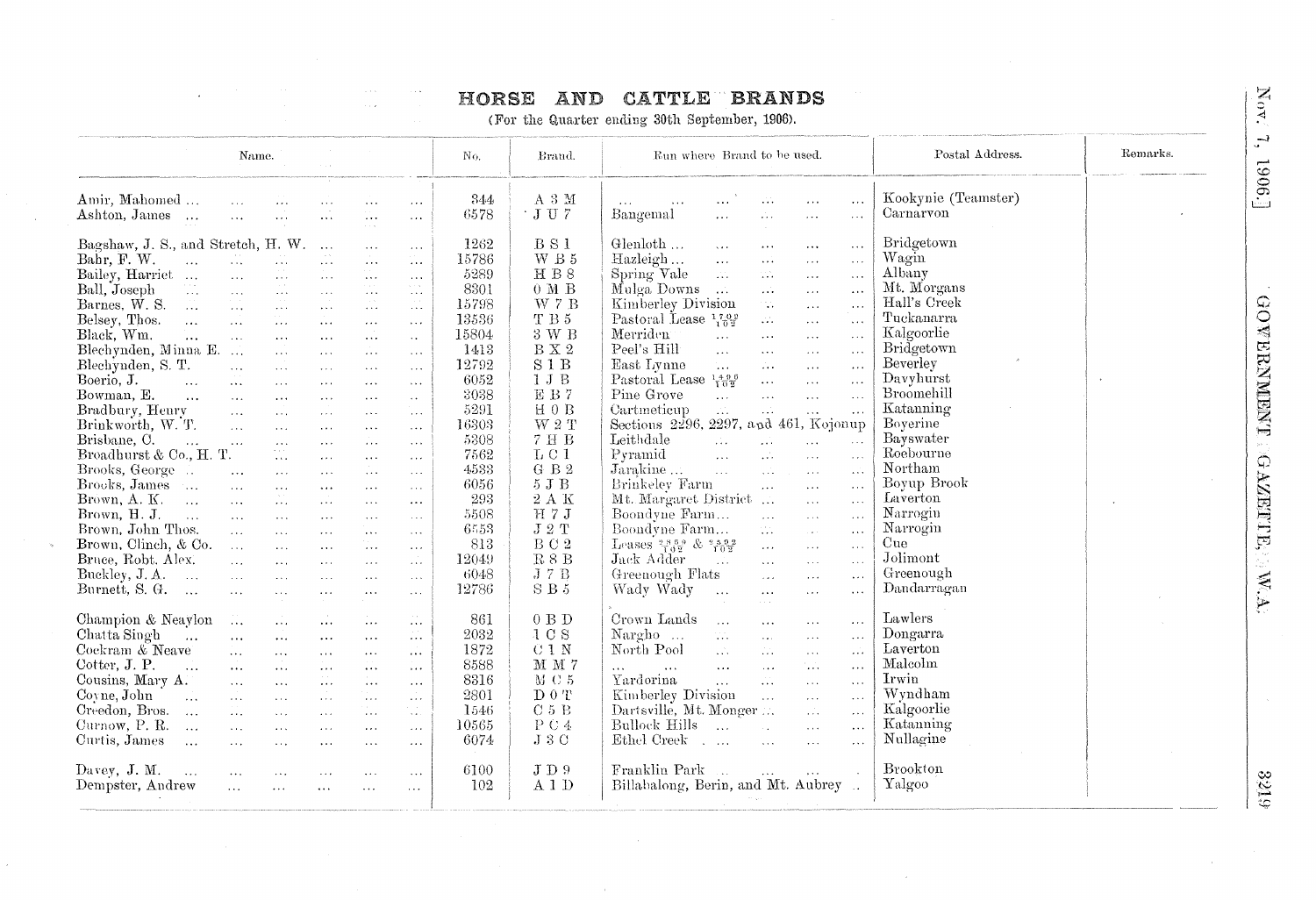### HORSE AND CATTLE BRANDS, Erc.-continued.

 $\epsilon$ 

 $\bar{\nu}$ 

|                                             | Name.                                                     |                      |                      |                      |                      | No.           | Brand.                 | Run where Brand to be used.                                                                                                                                                                                                                                                                                                                                                                                                                                                                                 | Postal Address.         | Remarks. |
|---------------------------------------------|-----------------------------------------------------------|----------------------|----------------------|----------------------|----------------------|---------------|------------------------|-------------------------------------------------------------------------------------------------------------------------------------------------------------------------------------------------------------------------------------------------------------------------------------------------------------------------------------------------------------------------------------------------------------------------------------------------------------------------------------------------------------|-------------------------|----------|
| Dimitrio, A. P.                             | $\mathcal{L}(\mathcal{L})$                                | $\sim 100$           | $\sim 100$           | $\sim$ $\sim$ $\sim$ | $\sim$ $\sim$        | 96            | A D $5$                | Malcolm<br>$\sim$<br>$\ddotsc$<br>$\ldots$<br>$\ldots$                                                                                                                                                                                                                                                                                                                                                                                                                                                      | Malcolm                 |          |
| Diprose, H. H.                              | $\sim$                                                    | $\ldots$             | $\ldots$             | $\sim$ $\sim$ $\sim$ |                      | 5345          | H D 4                  | $\mathbf{r}$ and $\mathbf{r}$ are all $\mathbf{r}$<br>$\ddotsc$<br>$\overline{\mathcal{L}}$ .                                                                                                                                                                                                                                                                                                                                                                                                               | Tambellup               |          |
| Dodge, T. C.<br>$\sim$ $\sim$               | $\sim$ .                                                  | $\Delta\Delta\Delta$ |                      |                      | $\ldots$             | 13594         | $\rm T~D~3$            | $\sim$<br>Wokalup Farm<br>$\mathbf{r}$                                                                                                                                                                                                                                                                                                                                                                                                                                                                      | Wokalup                 |          |
| Doncon, $R. C.$                             |                                                           |                      | $\ldots$             | $\sim$ $\sim$ $\sim$ | $\ldots$             | 12118         | $7\,$ R $\rm D$        | $\ldots$<br>$\ldots$<br>Boyadine and Rockville                                                                                                                                                                                                                                                                                                                                                                                                                                                              | Beverley                |          |
|                                             | $\sim 100$                                                | $\sim$ $\sim$ $\sim$ | $\cdots$             | $\sim 100$           | $\ldots$             | 2771          | $D_0S$                 | $\ldots$<br>$\sim$                                                                                                                                                                                                                                                                                                                                                                                                                                                                                          |                         |          |
| Dost, Mahomed                               | $\sim 10^{-1}$                                            | $\cdots$             | $\sim$ $\sim$ $\sim$ | $\ldots$             | $\ldots$             |               |                        | $\sim 100$<br>$\sim 100$ and $\sim 100$<br>$\mathcal{L}_{\mathcal{A}}$ .<br>$\ldots$<br><b>Carlos</b>                                                                                                                                                                                                                                                                                                                                                                                                       | Port Hedland (Teamster) |          |
| Draper, Aubrey O.                           | $\cdots$                                                  | $\ldots$             | $\ldots$             | $\sim 10$            | $\cdots$             | 13593         | $\rm T$ D $\rm 2$      | Darling Hill<br>$\sim$<br>$\sim 100$ and $\sim 100$<br>$\ldots$<br>$\ldots$ .                                                                                                                                                                                                                                                                                                                                                                                                                               | Upper Blackwood         |          |
| Draper & Lowe                               | $\cdots$                                                  | $\cdots$             | $\sim$ $\sim$ $\sim$ | $\ldots$             | $\cdots$             | 2552          | D L 1                  | Water Right No. 67. G.<br>$\sim$ .<br>$\sim 10$                                                                                                                                                                                                                                                                                                                                                                                                                                                             | Kookynie                |          |
| Dunstan, C.<br>$\sim 10$                    | $\mathbf{1}$                                              | $\sim 10^{-1}$       | $\sim$ 4 $\sim$      | $\sim$ $\sim$ $\sim$ | $\sim 100$           | 1596          | CD <sub>5</sub>        | Leura Dairy<br>$\sim 100$<br>$\sim 100$<br>$\sim$ .<br>$\ldots$                                                                                                                                                                                                                                                                                                                                                                                                                                             | Claremont               |          |
| Eaton, W. H.<br>$\cdots$                    | $\sim$ .                                                  | $\ldots$             | $\sim$ $\sim$ $\sim$ | $\sim$ $\sim$ $\sim$ | $\ldots$             | 15974         | W3H                    | Dumbernining<br>$\ldots$<br>$\sim 100$<br>$\ldots$                                                                                                                                                                                                                                                                                                                                                                                                                                                          | Goomalling              |          |
| Edwards, C. E.                              | $\sim$                                                    | $\ldots$             | $\sim 100$           | $\sim$ $\sim$ $\sim$ | $\ldots$             | 1623          | $C E 2$                | Wandoo Home<br>$\mathbf{A}$<br>$\sim 100$<br>$\sim$ . $\sim$                                                                                                                                                                                                                                                                                                                                                                                                                                                | Waterloo                |          |
| Elliott, O'Connor, & Co.                    |                                                           | $\cdots$             | $\sim 100$           | $\sim 100$           | $\ldots$             | 3408          | E70                    | Lalla Rookh<br>$\sim 100$<br>$\mathbf{1}$<br>$\ldots$<br>$\sim 100$                                                                                                                                                                                                                                                                                                                                                                                                                                         | Port Hedland            |          |
| Elson, $W$ .<br>$\mathbf{r}$ , $\mathbf{r}$ | $\mathbf{L}$                                              | $\sim$ .             | $\ldots$             | $\sim 100$           | $\sim$ $\sim$ $\sim$ | 15871         | W E 0                  | Rockdale Farm<br>$\sim$<br>$\sim$ $\sim$ $\sim$<br>$\ldots$                                                                                                                                                                                                                                                                                                                                                                                                                                                 | Highbury                |          |
| Elson, Walter Jas.                          | $\ddotsc$                                                 | $\ddotsc$            | $\sim$ $\sim$        | $\cdots$             | $\dots$              | 6128          | $\rm J \,\, E$ $\rm 7$ | Jamwood Court<br>$\sim 10^{-1}$<br>$\ldots$ .<br>$\sim 100$                                                                                                                                                                                                                                                                                                                                                                                                                                                 | Highbury                |          |
| Evans, J. E. M. F.                          | $\ddotsc$                                                 | $\ddotsc$            | $\sim$ $\sim$ $\sim$ | $\sim 10^{-1}$       | $\sim$ $\sim$ $\sim$ | 6132          | J 1 E                  | Bookindown<br>$\sim$ 100<br>$\sim 10$<br>$\ddotsc$<br>$\sim$ $\sim$ $\sim$                                                                                                                                                                                                                                                                                                                                                                                                                                  | E. Beverley             |          |
| Farmer, Wm.<br>$\sim 100$                   | $\sim 100$                                                | $\sim$ $\sim$        | $\sim 100$           | $\sim$ $\sim$ $\sim$ | $\ldots$             | 15906         | WF5                    | Yelup<br>$\Delta\Delta\phi$ and $\Delta\phi$<br>$\sim 100$<br>$\ldots$<br>$\sim 100$                                                                                                                                                                                                                                                                                                                                                                                                                        | Katanning               |          |
| Farrelly, E. T.                             | $\sim 100$                                                |                      |                      |                      |                      | 3153          | $\to$ F $2$            | Fern Hill Farm<br>$\ddotsc$                                                                                                                                                                                                                                                                                                                                                                                                                                                                                 | Narrogin                |          |
| Finlay, G.<br>$\sim$                        |                                                           | $\sim$ $\sim$ $\sim$ | $\sim$ $\sim$ $\sim$ | $\sim$ $\sim$        | $\ldots$             | 4655          | $G \tF 4$              | $\sim 100$<br>$\sim$ . $\sim$<br>Junction Farm<br>$\mathbf{r}$                                                                                                                                                                                                                                                                                                                                                                                                                                              | Arthur River            |          |
|                                             | $\mathcal{L}(\mathcal{L}(\mathcal{L}))$                   | $\sim$ $\sim$ $\sim$ | $\sim$ $\sim$ $\sim$ | $\ldots$             | $\sim 100$           | 4474          | $\rm F~Z~3$            | $\ldots$<br>$\sim 100$<br>Mt. Augusta                                                                                                                                                                                                                                                                                                                                                                                                                                                                       |                         |          |
| Fitzpatrick, J.                             | $\sim 10^{-1}$                                            | $\cdots$             | $\sim 100$           | $\sim 100$           | $\sim$ $\sim$ $\sim$ |               | H F $6$                | $\sim$ $\sim$<br>$\mathcal{L}_{\mathcal{A},\mathcal{A}}$<br>$\bar{\lambda}$ .<br>$\sim$ $\sim$ $\sim$                                                                                                                                                                                                                                                                                                                                                                                                       | Mt. Augusta             |          |
| Fletcher, Henry                             | $\mathbf{r}$                                              | $\ldots$             | $\sim$ $\sim$ $\sim$ | $\ldots$             | $\ldots$             | 5407          |                        | $\ddotsc$<br>$\mathcal{L}(\mathcal{L}(\mathcal{L}(\mathcal{L}(\mathcal{L}(\mathcal{L}(\mathcal{L}(\mathcal{L}(\mathcal{L}(\mathcal{L}(\mathcal{L}(\mathcal{L}(\mathcal{L}(\mathcal{L}(\mathcal{L}(\mathcal{L}(\mathcal{L}(\mathcal{L}(\mathcal{L}(\mathcal{L}(\mathcal{L}(\mathcal{L}(\mathcal{L}(\mathcal{L}(\mathcal{L}(\mathcal{L}(\mathcal{L}(\mathcal{L}(\mathcal{L}(\mathcal{L}(\mathcal{L}(\mathcal{L}(\mathcal{L}(\mathcal{L}(\mathcal{L}(\mathcal{L}(\mathcal{$<br>$\ddotsc$<br>$\sim$<br>$\ldots$ | Lawlers (Teamster).     |          |
| Gamble & Ryan                               | $\sim 100$                                                | $\cdots$             | $\sim$ $\sim$ $\sim$ | $\sim$ $\sim$ $\sim$ | $\sim$ $\sim$ $\sim$ | 4992          | G 1 R                  | Gamble & Ryan's Run<br>$\sim$ . $\sim$<br>$\sim 100$                                                                                                                                                                                                                                                                                                                                                                                                                                                        | Boulder City            |          |
| Gates, James                                | $\sim 100$                                                | $\cdots$             | $\sim$ $\sim$ $\sim$ | $\sim$ $\sim$        | $\ddotsc$            | 5886          | H W $5$                | Glen Hazel<br>$\dddotsc$<br>$\ddotsc$<br>$\bar{\Delta}$ and<br>$\sim 100$                                                                                                                                                                                                                                                                                                                                                                                                                                   | Mullalyup               |          |
| George, E.<br>$\sim$                        | $\sim 100$                                                | $\sim$ $\sim$ $\sim$ | $\sim 100$           | $\ldots$             | $\sim 10$            | 3183          | E G 2                  | $\rm{Farm}$<br>التعداد<br>$\sim$ .<br>$\ddotsc$<br>$\ddotsc$<br>$\sim$ $\sim$ $\sim$                                                                                                                                                                                                                                                                                                                                                                                                                        | Pingelly                |          |
| Gittos, Agnes                               | $\sim$ .                                                  | $\sim 10^{-1}$       | $\sim$ $\sim$ $\sim$ | $\sim 100$           | $\sim$ $\sim$        | $^*$ 186 $\,$ | A G $5$                | Credo<br>$\sim 100$<br>$\ldots$<br>$\sim$ .<br>$\sim$ $\sim$ $\sim$                                                                                                                                                                                                                                                                                                                                                                                                                                         | Paddington              |          |
| Glass, Alex. D.                             | $\mathbf{1}$                                              | $\cdots$             | $\mathbf{r}$         | $\cdots$             | $\cdots$             | 192           | $A$ 1 $G$              | Condering<br>$\sim$ .<br>$\sim 10$<br>$\ldots$<br>$\ldots$                                                                                                                                                                                                                                                                                                                                                                                                                                                  | Goomalling              |          |
| Green, Patrick                              | $\ddotsc$                                                 | $\cdots$             | $\ldots$             | $\sim$ $\sim$        | $\sim$ $\sim$ $\sim$ | 10681         | ${\bf P}$ G $0$        | $Quinn's$<br>$\sim 100$<br>$\sim$ .<br>$\ldots$<br>$\ldots$                                                                                                                                                                                                                                                                                                                                                                                                                                                 | Quinn's                 |          |
| Green, Walter<br>$\cdots$                   | $\mathbf{1}$                                              | $\dddotsc$           | $\sim$ $\sim$ $\sim$ | $\cdots$             | $\ldots$             | 16122         | W 1 N                  | Granlands<br>$\mathbf{L}$<br>$\dddotsc$<br>$\sim$ . $\sim$<br>$\sim$ $\sim$ $\sim$                                                                                                                                                                                                                                                                                                                                                                                                                          | Mt. Barker              |          |
| Greenwood, G. N. & M. G.                    |                                                           | $\ddotsc$            | $\cdots$             | $\sim 10^{-1}$       | $\ldots$             | 4692          | G1G                    | <b>Brooklands</b><br>$\ldots$<br>$\sim 10$<br>$\sim$ .<br>$\sim 100$                                                                                                                                                                                                                                                                                                                                                                                                                                        | Northam                 |          |
| Grundy, John R.                             | $\ddotsc$                                                 | $\cdots$             | $\ldots$ .           | $\sim$ $\sim$        | $\ldots$             | 6192          | J1G                    | Corney's Paddock<br>$\ddotsc$<br>$\ldots$<br>$\sim 10$ .                                                                                                                                                                                                                                                                                                                                                                                                                                                    | Cannington              |          |
| Hack & Murray                               | $\sim$                                                    | $\cdots$             | $\sim 100$           | $\cdots$             | $\ldots$             | 5592          | H 1 M                  | Cowie-Lillie<br>$\sim$<br>$\sim 100$<br>$\sim$ $\sim$<br>$\sim$ $\sim$ $\sim$                                                                                                                                                                                                                                                                                                                                                                                                                               | Upper Blackwood         |          |
| Halligan, A. L.                             | $\mathbf{r}$                                              | $\mathbf{r}$ .       | $\ldots$             | $\ldots$             | $\sim$ $\sim$ $\sim$ | 7714          | L H 3                  | North Paddock<br>$\sim$<br>$\sim$ .<br>$\sim$ $\sim$ $\sim$                                                                                                                                                                                                                                                                                                                                                                                                                                                 | Victoria Plains         |          |
| Hamersley, R. R.                            | $\mathcal{L}_{\text{max}}$ and $\mathcal{L}_{\text{max}}$ | $\sim 100$           | $\sim$ $\sim$        | $\sim$ $\sim$ $\sim$ | $\cdots$             | 12238         | 7 R H                  | Maperine<br>$\sim 10^{-10}$<br>$\sim$<br>$\ldots$<br>$\sim 10$                                                                                                                                                                                                                                                                                                                                                                                                                                              | Williams                |          |
| Hampton Plains Estate Co., Ltd.             |                                                           |                      | $\ddotsc$            |                      |                      | 5676          | H P $5$                | Eastern Goldfields District<br>$\sim 10$<br>$\sim$ .                                                                                                                                                                                                                                                                                                                                                                                                                                                        | Kalgoorlie              |          |
| Harding, C. F.                              | $\mathcal{L}_{\text{max}}$                                | $\ddotsc$            |                      | $\sim 100$           | $\ldots$             | 1738          | 7 C H                  |                                                                                                                                                                                                                                                                                                                                                                                                                                                                                                             | Ashburton               |          |
| Hawter, J.                                  |                                                           |                      | $\cdots$             | $\cdots$             | $\ldots$             | 6238          | 7 J H                  | $\ldots$<br>$\ldots$<br>$\ldots$ .<br>Blackwood Run                                                                                                                                                                                                                                                                                                                                                                                                                                                         | Mullalyup               |          |
| $\sim 100$                                  | $\sim 1.1$ .                                              | $\sim$ .             | $\sim 100$           | $\sim$ $\sim$        | $\sim$ $\sim$ $\sim$ | 6228          | $J 7 H$                | $\sim$ .<br>$\sim$ .<br>$\sim$ .<br>Mount John                                                                                                                                                                                                                                                                                                                                                                                                                                                              |                         |          |
| Haywood, John                               | $\sim 10^{-11}$                                           | $\sim 100$           | $\sim 100$           | $\sim 100$           | $\sim$ $\sim$ $\sim$ |               |                        | $\sim 100$<br>$\sim 100$<br>$\sim$ .<br>$\sim 100$                                                                                                                                                                                                                                                                                                                                                                                                                                                          | Nunyle                  |          |
| Hemley, Alfred                              | $\sim$ .                                                  | $\sim$ .             | $\sim 100$           | $\sim$ $\sim$ $\sim$ | $\sim$ $\sim$ $\sim$ | 216           | $\Lambda$ H $5$        | Yarling Brook<br>$\sim$ . $\sim$<br><b>Contractor</b><br>$\sim$ $\sim$                                                                                                                                                                                                                                                                                                                                                                                                                                      | East Narrogin           |          |
| Herbert, C. F.                              | $\Delta\Delta\sim 10$                                     | $\sim$               | $\cdots$             | $\sim 10$            | $\ldots$             | 8078          | LU7                    | Webb's Patch<br>$\mathcal{L}_{\text{max}}$<br>$\sim 10$<br>$\ldots$                                                                                                                                                                                                                                                                                                                                                                                                                                         | Cue                     |          |
| Hey, John Wm.                               | $\lambda$ and $\lambda$                                   | $\sim$ $\sim$ $\sim$ | $\ldots$             | $\sim$ $\sim$        | $\cdots$             | 6231          | 0 J H                  | Corberding<br>$\ldots$<br>$\ddotsc$<br>$\bullet$ + $\bullet$<br>$\bullet$ + $\bullet$                                                                                                                                                                                                                                                                                                                                                                                                                       | <b>Brookton</b>         |          |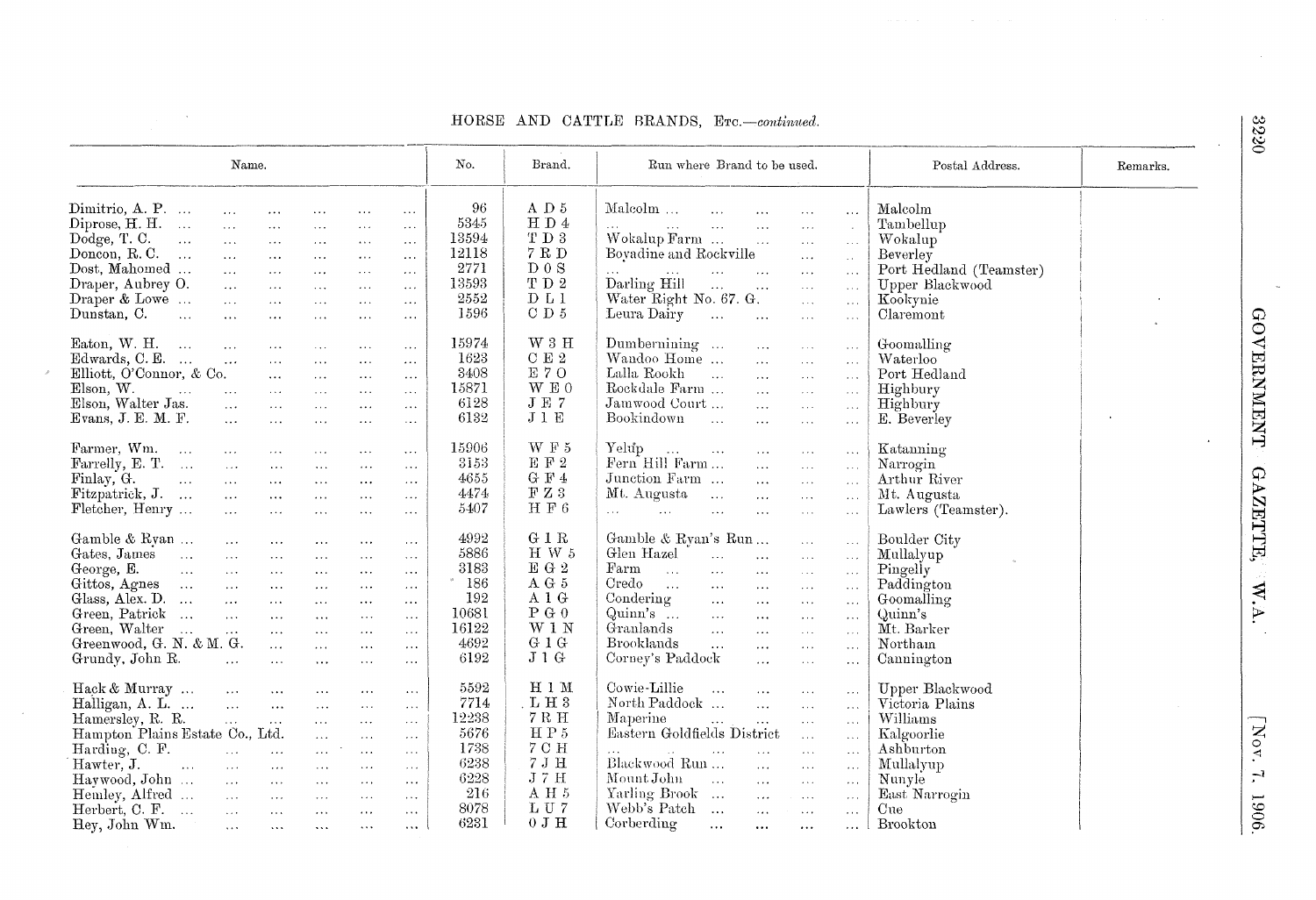| Hickey, Patrick                          | $\sim$ . $\sim$             | $\cdots$                    | $\cdots$             | $\cdots$                    | $\ldots$                | 10713 | $\rm P\ {\rm H}\ 2$ | Lawler's (Teamster)<br>$\ldots$<br>$\ddotsc$<br>$\ldots$<br>$\cdots$<br>$\ddotsc$                                    |
|------------------------------------------|-----------------------------|-----------------------------|----------------------|-----------------------------|-------------------------|-------|---------------------|----------------------------------------------------------------------------------------------------------------------|
| Hopkinson, W. B. T.                      | $\sim$                      | $\cdots$                    | $\cdots$             | $\ldots$                    | $\ldots$                | 15973 | $\rm W$ 2 $\rm H$   | Katanning<br>Coyrup<br>$\sim 10$<br>$\ldots$<br>$\cdots$<br>$\cdots$<br>$\ldots$                                     |
|                                          |                             |                             |                      |                             |                         |       |                     |                                                                                                                      |
| Inkpen, George E.                        | $\cdots$                    | $\cdots$                    | $\cdots$             | $\ldots$                    | $\ddotsc$               | 5202  | $G_1 Y$             | York<br>York<br>$\dddot{\phantom{0}}$<br>$\ddotsc$<br>$\cdots$<br>$\ldots$<br>$\cdots$                               |
| James, Thos.<br>$\ddotsc$                | $\cdots$                    | $\cdots$                    | $\cdots$             | $\sim$ $\sim$ $\sim$        | $\ddotsc$               | 6260  | J9J                 | Marble Bar<br>$\cdots$<br>$\cdots$<br>$\cdots$<br>$\cdots$<br>$\ddotsc$<br>$\ddotsc$                                 |
| Jasper, A. & E.                          | $\cdots$                    | $\cdots$                    | $\ldots$             | $\cdots$                    | $\ldots$                | 6253  | $\rm J$ 2 $\rm J$   | Leithvale Farm $\dots$<br>Cunderin<br>$\dddotsc$<br>$\ddotsc$<br>$\ddotsc$                                           |
| Jermyn, Haynes, & Co                     |                             | $\ldots$                    | $\cdots$             | $\ldots$                    | $\ldots$                | 14141 | T 0 W               | Nullagine<br>Nooreena<br>$\sim$ .<br>$\ddotsc$<br>$\bar{\omega}$ .<br>$\ddotsc$                                      |
| Johnson, Edward                          | $\ddotsc$                   | $\cdots$                    | $\ldots$             | $\cdots$                    | $\cdots$                | 3242  | EJ1                 | Lakeside<br>Lakeside<br>$\ddotsc$<br>$\ddotsc$<br>$\cdots$<br>$\ldots$                                               |
| Johnston, P. H.                          | $\cdots$                    | $\cdots$                    | $\cdots$             | $\cdots$                    | $\sim$ - $\sim$         | 5502  | $\rm H~1~J$         | Ruby Plains<br>Kimberley<br>$\ldots$<br>$\ldots$<br>$\ldots$<br>$\sim$ $\sim$                                        |
| Jones, Hubert A.                         | $\ddotsc$                   | $\cdots$                    | $\cdots$             | $\cdots$                    | $\sim$ $\sim$ $\sim$    | 5492  | HJ1                 | Woolba Woolba<br>Dandarragan<br>$\ldots$<br>$\sim$ $\sim$ $\sim$<br>$\ldots$                                         |
| Jones, J. B.<br>$\ddotsc$                | $\ddotsc$                   | $\cdots$                    | $\cdots$             | $\ddotsc$                   | $\sim$ $\sim$ $\sim$    | 6248  | $\rm J~J~7$         | West Dale<br>Beverley<br>$\ddotsc$<br>$\epsilon$ . $\epsilon$<br>$\bar{\mathbf{z}}$ , $\bar{\mathbf{z}}$<br>$\ldots$ |
| Jones, Robt. Hy                          | $\cdots$                    | $\cdots$                    | $\cdots$             | $\ddotsc$                   | $\cdots$                | 12251 | $R0$ J              | Broomehill<br>Clifden<br>$\ddotsc$<br>$\bar{\mathcal{L}}$ .<br>$\ldots$<br>$\sim$ $\sim$ $\sim$                      |
|                                          |                             |                             |                      |                             |                         |       |                     |                                                                                                                      |
| Kenworthy & Innes                        | $\sim$ $\sim$               | $\cdots$                    | $\ldots$             | $\sim$ $\sim$ $\sim$        | $\cdots$                | 6852  | K1D                 | Sunning Hill<br>Claremont<br>$\cdots$<br>$\ldots$<br>$\ldots$<br>$\ddotsc$                                           |
| King, John<br>$\dddotsc$                 | $\ddotsc$                   | $\ldots$                    | $\cdots$             | $\cdots$                    | $\ldots$                | 6274  | $J K 3$             | Bunbury<br>Commonage<br>$\ddotsc$<br>$\cdots$<br>$\ldots$<br>$\ldots$                                                |
| Kitto, J. B.<br>$\mathbf{r}$             | $\ddotsc$                   | $\cdots$                    | $\ldots$             | $\ldots$                    | $\sim$ $\sim$           | 6271  | J K 0               | Wyola<br>Invermay<br>$\ddotsc$<br>$\ldots$<br>$\cdots$<br>$\ldots$                                                   |
|                                          |                             |                             |                      |                             |                         |       |                     |                                                                                                                      |
| Ladyman, A. E.                           | $\cdots$                    | $\ldots$                    | $\ldots$             | $\ldots$                    | $\cdots$                | 328   | 7 A L               | Black Rock<br>Kojonup<br>$\ldots$<br>$\ldots$<br>$\sim 10$<br>$\ldots$                                               |
| Lamond Bros.                             | $\bar{z}$ .                 | $\cdots$                    | $\ldots$             | $\ldots$                    | $\sim$ $\sim$           | 7541  | $L_0$ B             | Kellerberrin<br>Yarragin<br>$\ddotsc$<br>$\mathbf{r}$<br>$\sim$ .<br>$\ddotsc$                                       |
| Layman, S. F.<br>$\sim$                  | $\ddotsc$                   | $\cdots$                    | $\ldots$             | $\ddotsc$                   | $\sim 10$               | 1802  | C L1                | Lockville<br>Mulgarnup<br>$\ldots$<br>$\ddotsc$<br>$\ddotsc$<br>$\ldots$                                             |
| Le Boydre, S. L                          | $\ddotsc$                   | $\cdots$                    | $\sim$ $\sim$ $\sim$ | $\sim$ $\sim$               | $\ldots$                | 7806  | $\rm L\;L\;5$       | Sandy Gully<br>Yallingup<br>$\mathcal{L}_{\text{tot}}$<br>$\ddotsc$<br>$\ldots$<br>$\ldots$                          |
| Lock & Meagher                           | $\cdots$                    | $\cdots$                    | $\cdots$             | $\ldots$                    | $\sim$ $\sim$ $\sim$    | 7832  | LM1                 | Davyhurst<br>Menzies<br>$\mathbf{1}$<br>$\ddotsc$<br>$\ddotsc$<br>$\ldots$                                           |
| Lockton, Henry                           | $\cdots$                    | $\cdots$                    | $\cdots$             | $\cdots$                    | $\cdots$                | 5554  | HL3                 | Hillend<br>Narrogin<br>$\mathcal{L}_{\mathcal{A},\mathcal{A}}$ .<br>$\ldots$<br>$\ldots$<br>$\cdots$                 |
| Lockyer, A. B.                           | $\ddotsc$                   | $\cdots$                    | $\ldots$             | $\sim$ $\sim$ $\sim$        | $\ldots$                | 312   | A 1 L               | Chatham Farm, Boregin and Mugakine<br>Goomalling                                                                     |
| Lockyer, Arthur E.                       | $\dddotsc$                  | $\sim 10$                   | $\sim$ $\sim$ $\sim$ | $\sim$ $\sim$               | $\cdots$                | 322   | 1 A L               | Goomalling, Mugakine<br>Goomalling<br>$\mathbf{a}$<br>$\bar{z}$ .                                                    |
| Lockyer, A. M. B.                        | $\ddotsc$                   | $\cdots$                    | $\sim$ . $\sim$      | $\cdots$                    | $\ldots$                | 318   | $A$ 7 $L$           | Goomalling<br>Goomalling<br>$\mathbf{r}$<br>$\sim 10^{-1}$<br>$\ldots$<br>$\ldots$                                   |
| Lockyer, Edwd. B.                        | $\ddotsc$                   | $\cdots$                    | $\cdots$             | $\sim 10$                   | $\cdots$                | 3312  | E1L                 | Riverside<br>Goomalling<br>$\bar{\mathcal{A}}$<br>$\cdots$<br>$\ldots$<br>$\ldots$                                   |
| Lockyer, G. G. B.                        | $\ddotsc$                   | $\ddotsc$                   | $\sim 10$            | $\sim$ $\sim$ $\sim$        | $\sim$ $\sim$ $\sim$    | 4812  | G1L                 | Goomalling<br>Goomalling<br>$\ldots$<br>$\sim 10^{-1}$<br>$\ldots$<br>$\lambda$ and $\lambda$                        |
| Lockyer, H. J. B.                        | $\dddotsc$                  | $\cdots$                    | $\sim$ $\sim$ $\sim$ | $\cdots$                    | $\ldots$                | 5578  | 7H                  | Goomalling<br>Goomalling<br>$\sim$ $^{-1}$<br>$\ldots$<br>$\cdots$<br>$\cdots$                                       |
| Lockyer, Jos. B.                         | $\ddotsc$                   | $\ldots$                    | $\ldots$             | $\ldots$                    | $\ldots$                | 6328  | 7JL                 | Goomalling<br>Goomalling<br>$\ddotsc$<br>$\ddotsc$<br>$\cdots$<br>$\ldots$                                           |
| Lundy, George $\dots$                    | $\ddotsc$                   | $\ldots$                    | $\ldots$             | $\ldots$                    | $\cdots$                | 4804  | G L 3               | Glenisla<br>Broomehill<br>$\cdots$<br>$\ddotsc$<br>$\cdots$<br>$\cdots$                                              |
|                                          |                             |                             |                      |                             |                         |       |                     |                                                                                                                      |
| Maley, Wesley<br>$\sim$ .                | $\sim$ $\sim$ $\sim$        | $\ldots$                    | $\ldots$             | $\alpha$ and                | $\cdots$                | 8468  | MH7                 | Gnuburning<br>Moojebing<br>$\cdots$<br>$\sim$ $\sim$ $\sim$<br>$\ldots$<br>$\cdots$                                  |
| Martin, J. R.<br>$\ddotsc$               | $\cdots$                    | $\cdots$                    | $\ldots$             | $\ldots$                    | $\cdots$                | 6347  | $\rm J$ 6 $\rm M$   | Martinhurst<br>Beverley<br>$\ddotsc$<br>$\ldots$<br>$\ddotsc$<br>$\cdots$                                            |
| Martin, Wm.<br>$\mathbf{r}$              | $\cdots$                    | $\cdots$                    | $\ldots$             | $\cdots$                    | $\lambda$ and $\lambda$ | 17168 | X X 7               | Wyndham<br>Wyndham<br>$\ddotsc$<br>$\dddot{\phantom{0}}$<br>$\sim 10$<br>$\cdots$                                    |
| May, G. M.<br>$\sim$                     | $\sim 10$                   | $\cdots$                    | $\ddotsc$            | $\cdots$                    | $\sim$ $\sim$           | 5203  | G <sub>2</sub> Y    | Narrogin<br>Narrogin<br>$\ddotsc$<br>$\overline{a}$ , $\overline{a}$<br>$\ldots$<br>$\sim 100$                       |
| Messenger, G. W.                         | $\ddotsc$                   | $\cdots$                    | $\ldots$             | $\cdots$                    | $\sim$ $\sim$ $\sim$    | 4840  | $\rm G~M~9$         | Mt. Kokeby<br>$\sim$ $\sim$<br>$\sim 10$<br>$\ddotsc$<br>$\ldots$<br>$\ddotsc$                                       |
| Morgan, N.<br>$\mathcal{L}^{\text{max}}$ | $\ddotsc$                   | $\mathbf{r}$ , $\mathbf{r}$ | $\ddotsc$            | $\ldots$                    | $\ldots$                | 9344  | N <sub>3</sub> M    | Carnarvon<br>Commonage<br>$\ddotsc$<br>$\ddotsc$<br>$\ddotsc$<br>$\mathcal{L}_{\mathcal{A}}$ .                       |
| Morphett, J. J.                          | $\ddotsc$                   | $\ddotsc$                   | $\ldots$             | $\ldots$                    | $\ldots$                | 8587  | M M 6               | Fraser Downs<br>La Grange Bay<br>$\ddotsc$<br>$\ddotsc$<br>$\cdots$<br>$\ddotsc$                                     |
| Morris, Andrew                           | $\mathcal{L}_{\mathcal{L}}$ | $\cdots$                    | $\ldots$             | $\sim$ $\sim$               | $\ldots$ .              | 340   | A M 9               | Drakesbrook, Block 59<br>Waroona<br>$\cdots$<br>$\cdots$                                                             |
| Mullineux, James & Frank                 |                             | $\cdots$                    | $\ldots$             | $\omega \rightarrow \omega$ | $\cdots$                | 4102  | 1 F M               | Albany<br>Evergreen Valley<br>$\dddotsc$<br>$\cdots$<br>$\ddotsc$                                                    |
| Murdoch & Son, Jas.                      | $\sim 100$                  | $\cdots$                    | $\ddotsc$            | $\sim$ .                    | $\ldots$                | 8764  | $\tt M$ S $3$       | Doodlakine<br>Poondarrie<br>$\cdots$<br>$\ddotsc$<br>$\ddotsc$<br>$\ldots$                                           |
| McCarley, S. A.                          | $\dddotsc$                  | $\ddot{\phantom{0}}$        | $\ldots$             | $\ldots$                    | $\sim$ $\sim$           | 13270 | S S 9               | Rose Dale Farm<br>Walkaway<br>$\mathbf{r}$<br>$\dddotsc$<br>$\ddotsc$                                                |
| McDonald & Cross Bros.                   |                             |                             | $\sim 10$            | $\ddotsc$                   | $\cdots$                | 8318  | MC <sub>7</sub>     | Mount John<br>Hall's Creek<br>$\ddotsc$<br>$\cdots$<br>$\ldots$<br>$\ddotsc$                                         |
| McDougall, H. J.                         | $\mathbf{r}$                | $\ldots$                    | $\cdots$             | $\sim$ $\sim$               | $\ldots$                | 8348  | MD7                 | Brook View<br>Narrogin<br>$\dddotsc$<br>$\ldots$<br>$\ldots$<br>$\mathbf{r}$                                         |
| McGrath, J.<br>$\cdots$                  | $\ldots$                    | $\ldots$                    | $\ldots$             | $\ldots$                    | $\sim$ $\sim$ $\sim$    | 6186  | J G 5               | Commonage<br>Carnarvon<br>$\ldots$<br>$\sim$ $\sim$<br>$\ddotsc$<br>$\ddotsc$                                        |
|                                          |                             |                             |                      |                             |                         |       |                     |                                                                                                                      |

Nov. 7, 1906.]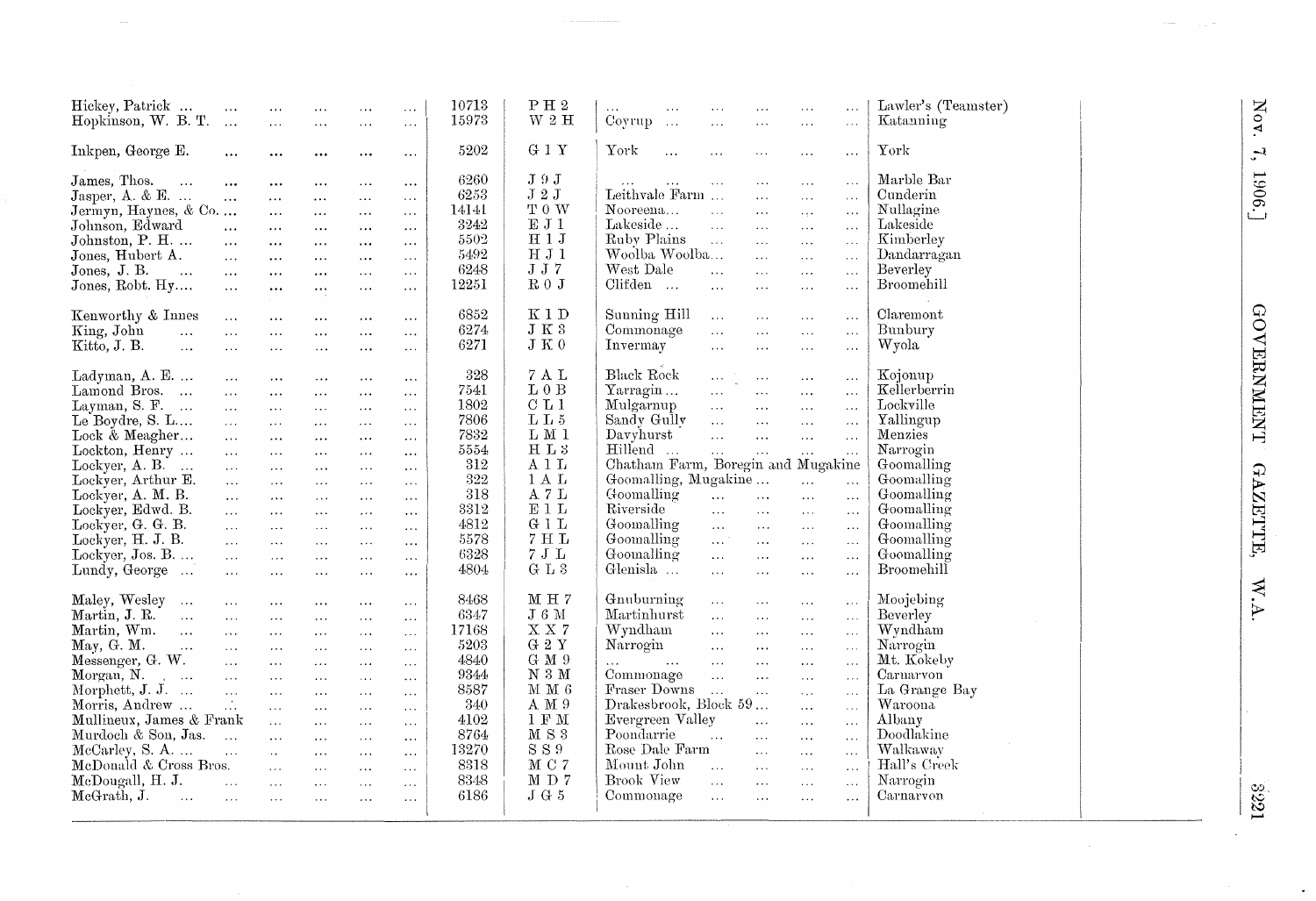#### HORSE AND CATTLE BRANDS, Erc.- continued.

|                                                                                                                                                                                                                                                                                                  | Name.                                                                                                                                                                                                                                            |                                                                                                                                                                                                                                                                                                                          |                                                                                                                                                                                                                                                                                                                                                                   |                                                                                                                                                                                                                                                                                                                                       |                                                                                                                                                                                                                                  | No.                                                                                | Brand.                                                                                                         | Run where Brand to be used.                                                                                                                                                                                                                                                                                                                                                                                                                                                                                                                                                                                                                                                                                                                                                                                                                                                                                                                                                                                                                            | Postal Address.<br>Remarks.              |
|--------------------------------------------------------------------------------------------------------------------------------------------------------------------------------------------------------------------------------------------------------------------------------------------------|--------------------------------------------------------------------------------------------------------------------------------------------------------------------------------------------------------------------------------------------------|--------------------------------------------------------------------------------------------------------------------------------------------------------------------------------------------------------------------------------------------------------------------------------------------------------------------------|-------------------------------------------------------------------------------------------------------------------------------------------------------------------------------------------------------------------------------------------------------------------------------------------------------------------------------------------------------------------|---------------------------------------------------------------------------------------------------------------------------------------------------------------------------------------------------------------------------------------------------------------------------------------------------------------------------------------|----------------------------------------------------------------------------------------------------------------------------------------------------------------------------------------------------------------------------------|------------------------------------------------------------------------------------|----------------------------------------------------------------------------------------------------------------|--------------------------------------------------------------------------------------------------------------------------------------------------------------------------------------------------------------------------------------------------------------------------------------------------------------------------------------------------------------------------------------------------------------------------------------------------------------------------------------------------------------------------------------------------------------------------------------------------------------------------------------------------------------------------------------------------------------------------------------------------------------------------------------------------------------------------------------------------------------------------------------------------------------------------------------------------------------------------------------------------------------------------------------------------------|------------------------------------------|
| McGuckin, Peter<br>McLaughlin & Gregor<br>McTaggart, John                                                                                                                                                                                                                                        | $\sim$<br>$\dddotsc$                                                                                                                                                                                                                             | $\sim 100$<br>$\mathbf{1}$ .<br>$\mathcal{L}_{\mathrm{max}}$<br>$\mathcal{A}^{\prime}$ , $\mathcal{A}^{\prime}$ , $\mathcal{A}^{\prime}$                                                                                                                                                                                 | $\mathbf{1}$<br>$\mathcal{L}_{\text{max}}$<br>$\ldots$<br>$\sim$ $\sim$                                                                                                                                                                                                                                                                                           | $\cdots$<br>$\ldots$<br>$\cdots$                                                                                                                                                                                                                                                                                                      | $\sim$ $\sim$ $\sim$<br>$\sim$ $\sim$ $\sim$<br>$\ldots$                                                                                                                                                                         | 10838<br>18298<br>6344                                                             | P M 7<br>$7$ Z $\rm K$<br>J 3 M                                                                                | Mt. Barker<br>Mt. Barker<br>$\ddot{\phantom{a}}$<br>$\mathcal{L}_{\mathbf{r},\mathbf{r},\mathbf{r}}$<br>$\ddotsc$<br>Wyndham<br>Euralinda<br>$\ddotsc$<br>$\ldots$<br>Ferndale, Donnybrook, Sunnyside, and<br>Donnybrook<br>Capel                                                                                                                                                                                                                                                                                                                                                                                                                                                                                                                                                                                                                                                                                                                                                                                                                      |                                          |
| Newland, Anderson, & Potts<br>Newman, George                                                                                                                                                                                                                                                     | $\mathbb{Z}_+^{\times}$                                                                                                                                                                                                                          | $\frac{1}{2} \frac{1}{2} \frac{1}{2}$<br>$\mathcal{L}_{\bullet}$ .<br>$\sim$ $\sim$                                                                                                                                                                                                                                      | $\ldots$<br>$\ldots$<br>$\sim$ $\sim$ $\sim$                                                                                                                                                                                                                                                                                                                      | a a la<br>$\sim$ $\sim$ $\sim$<br>$\sim 10$ .<br>$\alpha$ , $\alpha$ , $\alpha$                                                                                                                                                                                                                                                       | $\sim 100$<br>$\sim 100$                                                                                                                                                                                                         | 45<br>4866                                                                         | $A \, 4 \, B$<br>$\rm G~N~5$                                                                                   | Kookynie<br>Edjudina<br>$\mathcal{L}_{\mathbf{r},\mathbf{r}}$<br>$\cdots$<br>$\sim$ $\sim$ $\sim$<br>$\ldots$<br>Brookton<br>Spring Farm<br>$\mathcal{A}$<br>$\cdots$<br>$\ldots$<br>$\ldots$<br>$\sim 10^{-1}$                                                                                                                                                                                                                                                                                                                                                                                                                                                                                                                                                                                                                                                                                                                                                                                                                                        |                                          |
| O'Brien, Wm. T<br>O'Donnell, John P.<br>O'Donnell, M.<br>$\sim 100$<br>Olsen, Olaf<br>$\ddotsc$                                                                                                                                                                                                  | $\ldots$ .<br>$\ddotsc$<br>$\mathcal{L}(\mathcal{L})$<br>$\overline{\mathcal{L}}$                                                                                                                                                                | $\frac{1}{2}$ , $\frac{1}{2}$<br>$\sim 100$<br>$\sim$ . $\sim$<br>$\sim 100$<br>$\sim$ $\sim$ $\sim$<br>$\lambda \rightarrow -\lambda$ .                                                                                                                                                                                 | $\mathbb{Z}_+$<br>$\sim$ .<br>$\ldots$<br>$\alpha \rightarrow \infty$                                                                                                                                                                                                                                                                                             | $\mathbb{Z}^2$<br>$\sim 100$<br>$\mathcal{L}_{\text{max}}$<br><b>Contact</b><br>$\sim$ $\sim$                                                                                                                                                                                                                                         | $\sim$<br>$\sim 100$<br>W<br>$\ldots$<br>$\sim$ $\sim$ $\sim$                                                                                                                                                                    | 16143<br>6103<br>9862<br>9921                                                      | WO <sub>2</sub><br>J 2 D<br>10D<br>$0$ O $\rm F$                                                               | Tambellup<br>Ivanhoe<br>$\mathcal{L}(\mathcal{L}(\mathcal{L}))$<br>$\mathcal{L}$<br>$\ldots$<br>$\sim$ $\sim$ $\sim$<br>Carnarvon<br>Bangemal<br>$\ddotsc$<br>$\sim 10$<br>$\cdots$<br>$\ldots$<br>Katanning<br>Merribin<br>$\cdots$<br>$\ldots$<br>$\ldots$<br>$\cdots$<br>Homerest<br>Capel<br>$\ldots$<br>$\bar{\alpha}$ , $\bar{\alpha}$<br>$\ldots$<br>$\cdots$                                                                                                                                                                                                                                                                                                                                                                                                                                                                                                                                                                                                                                                                                   |                                          |
| Packham, John<br>Paini, Martino<br>Parker, Bros.<br>$\sim 100$<br>Payne, R. A.<br>$\sim 100$<br>Pederick, W. J.<br>Ponton, W., sen<br>Poole, John A.<br>$\frac{1}{2} \frac{1}{2} \frac{1}{2} \frac{1}{2}$<br>Porteous, Ellen<br>Preece, P. G.<br>$\mathcal{L}_{\text{max}}$<br>Properjohn, C. E. | $\sim 100$<br>alar<br>1999 -<br>$\mathbf{1}$<br>$\mathcal{L}$<br>$\mathcal{L}_{\mathcal{A}}$<br>$\mathcal{L}_{\text{max}}$<br>$\frac{1}{2}$ .<br>$\frac{1}{2} \frac{d}{dx}$<br>$\mathbb{E}[\mathbf{z}_i, \mathbf{z}_j]$ .<br>$\sim$ $\sim$<br>n. | $\sim$ $\sim$ $\sim$<br>$\sim 100$<br>$\cdots$<br>الأنباء<br>$\ldots$<br>$\frac{1}{2}$ .<br>$\mathbb{Z}_{\geq 0}$<br>$\frac{1}{2}$ , $\frac{1}{2}$ , $\frac{1}{2}$<br>$\alpha$ , $\alpha$ , $\alpha$<br>$\ldots$<br>$\mathcal{N}_{\text{max}}$<br>$\cdots$                                                               | $\cdots$<br>$\sim 100$<br>$\sim$ $\sim$ $\sim$<br>$\mathcal{M}_{\mathcal{A}}$<br>$\mathcal{L}_{\text{max}}$<br>$\frac{1}{2} \frac{1}{2} \frac{1}{4}$<br>$\alpha$ and $\alpha$<br>$\cdots$<br>$\frac{1}{2} \sum_{i=1}^{2}$<br>$\sim$ $\sim$ $\sim$<br>$\mathcal{L}_{\mathcal{A}}$<br>a salar                                                                       | $\mathcal{L}^{\mathcal{L}}_{\mathbf{r},\mathbf{r}}$<br>$\sim$ $\sim$ $\sim$<br>$\mathbf{r}$<br>e e a<br>$\sim 100$<br>$\mathcal{L}_{\text{max}}$<br>$\frac{1}{2}$ , $\frac{1}{2}$ , $\frac{1}{2}$<br>$\mathcal{L}_{\text{max}}$<br>$\frac{1}{2}$ , $\frac{1}{2}$ , $\frac{1}{2}$<br>$\mathbb{Z}_+$<br>$\mathbb{Z}_+$<br>$\sim$ $\sim$ | $\sim$ $\sim$ $\sim$<br>$\ldots$<br>$\lambda$ , $\lambda$ , $\lambda$<br>$\ldots$<br>$\mathcal{L}_{\mathcal{A}}$ .<br>$\sim$ $\sim$ $\sim$<br>$\sim$ $\sim$ $\sim$<br>$\mathbb{Z}$<br>$\mathbb{Z}_+^{\times}$<br>W.              | 10182<br>8678<br>10834<br>12425<br>10772<br>10582<br>6430<br>10628<br>4922<br>1924 | 0 1 P<br>M P 7<br>PM <sub>3</sub><br>$R$ P $4$<br>P K 1<br>1PC<br>$\rm J$ P $\rm 9$<br>P E 7<br>G P 1<br>C P 3 | Tammin<br>Doongin Peak<br>$\mathbf{1}$<br>$\ldots$<br>$\sim 100$<br>Kojonup<br>Clear Hill<br>$\mathcal{L}$<br>$\ddotsc$<br>$\mathcal{L}_{\mathcal{A}}$<br>$\sim$ .<br>Marchoga<br>Meelyah Lake $\cdots$<br>$\ldots$<br>$\sim$ $\sim$<br>$\sim$ .<br>Boyanup<br>Mountain View<br>$\ldots$<br>$\cdots$<br>$\sim$ $\sim$<br>Wagin<br>Woolgarre<br>$\cdots$<br>$\sim 100$<br>$\ldots$<br>$\ldots$<br>Cape Arid<br>Gab Tupic<br>$\ldots$ .<br>$\ldots$<br>$\ldots$<br>$\sim$ $\sim$<br>Narrogin<br>Sturt<br>$\sim$<br>$\mathcal{L}^{\mathcal{L}}_{\mathbf{z},\mathbf{z}}$<br>$\mathcal{L}_{\mathbf{r},\mathbf{r}}$<br>$\mathcal{L}(\mathcal{L})$<br>$\sim 100$<br>Broomehill<br>$\mathbb{R}^{\infty}_{+}$<br>$\mathbf{1}$<br>$\mathbf{1}$<br>$\mathbf{1}$<br>$\sim$ $\sim$<br>$\ldots$ .<br>$\mathcal{L} \mathcal{L}$ .<br>$\sim 10$<br>$\mathcal{L}_{\text{max}}$<br>$\mathbf{1}$<br>$\ldots$<br>$\sim 100$<br>Bunbury<br>Commonage<br>$\mathcal{L}_{\text{max}}$<br>$\mathcal{L} \mathcal{L}$ .<br>$\cdots$<br>$\mathcal{L}(\mathcal{L})$<br>$\sim$ $\mu$ | Carnarvon (Teamster)                     |
| Rabbish, W. T.<br>Ranford, L. J.<br>Reilly, Mary Ann<br>Rhatigan, P. V. B.<br>Roberts, D. P.                                                                                                                                                                                                     | $\sim$ $\sim$ $\sim$<br>ta.<br>$\mathcal{L}_{\mathcal{A}}$<br>$\sim 10$<br>$\ddotsc$                                                                                                                                                             | $\sim$ $\sim$ $\sim$<br>alar<br>Alan<br>$\mathcal{V}_{\text{max}}$<br>$\sim$ $\sim$ $\sim$<br>$\sim 100$<br>$\sim$ 4 $\sim$                                                                                                                                                                                              | $\sim$ $\sim$ $\sim$<br>$\mathcal{L}_{\mathbf{z}}$<br>$\sim$ $\sim$ $\sim$<br>$\alpha\rightarrow\infty$<br>$\sim$ $\sim$ $\sim$<br>$\sim 100$<br>$\sim$ $\sim$                                                                                                                                                                                                    | $\sim$ .<br>$\mathbf{r}\neq\mathbf{w}$<br>$\cdots$<br>$\alpha$ , $\alpha$ , $\alpha$ .<br>$\epsilon \sim \epsilon$<br>$\gamma$ , $\gamma$<br>$\sim$ $\sim$ $\sim$<br>$\sim$ $\sim$ $\sim$                                                                                                                                             | $\ldots$<br>$\sim 10^7$<br>$\cdots$<br>N.<br>$\alpha$ and $\alpha$                                                                                                                                                               | 16242<br>7983<br>8737<br>15481<br>2732                                             | $\rm W$ 1 $\rm R$<br>${\rm L}$ R $2$<br>$\rm M~R~6$<br>$\rm{V}$ R $\rm{0}$<br>D R 1                            | Williams<br>Kondering<br>$\sim 10$<br>$\sim 10$<br>$\ldots$<br>$\ldots$<br><b>Leederville</b><br>Commonwealth Dairy<br>$\sqrt{2}$<br>$\mathcal{L}_{\text{max}}$<br>Busselton<br>Ryanville Farm<br>$\mathcal{L}(\mathcal{L})$<br>tica.<br>$\ldots$<br>Wyndham<br>Turkey Creek<br>$\ddotsc$<br>$\mathcal{L}_{\mathcal{A},\mathcal{A}}$<br>$\sim$ $\sim$<br>Cuddarri<br>Gascoyne<br>$\dddotsc$<br>$\ddotsc$<br>$\ddotsc$<br>$\ldots$                                                                                                                                                                                                                                                                                                                                                                                                                                                                                                                                                                                                                      |                                          |
| Said, Allim Ago<br>Sainsbury, George<br>Saunders, Walter<br>Savage, A. W.<br>Scott, C. E.<br>$\ldots$<br>Scott, Godfrey<br>$\mathcal{L}_{\text{max}}$<br>Sewell, G. R.<br>Sinclair, Lawrence, jun.<br>Skinner and Johnson<br>Smith, G. W. B                                                      | $\sim$ and .<br>$\ldots$<br>$\mathcal{L}_{\text{max}}$<br>$\sim 100$<br>$\dots$<br>$\frac{1}{2}$ .<br>$\alpha$ is $\alpha$ .<br>$\ldots$<br>$\mathcal{L}_{\text{max}}$<br>$\sim 100$<br>$\ddotsc$                                                | $\sim$ $\sim$ $\infty$<br>$\ldots$<br>$\lambda$<br>$\ldots$<br>$\alpha \sim \alpha$ .<br>$\sim$ $\sim$ $\sim$<br>$\frac{1}{2}$ , $\frac{1}{2}$ ,<br>$\sim$ $\sim$ $\sim$<br>$\ldots$<br>$\mathcal{N}^{\mathcal{A}}$ .<br>$\sim 100$<br>$\sim$ $\sim$ $\sim$<br>$\mathbf{x}+\mathbf{z}$ .<br>$\sim 10^{-1}$<br>$\sim 100$ | $\sim$ 4. 8.<br>$\ldots$<br>$\alpha$ , $\alpha$ , $\alpha$<br>$\cdots$<br>$\epsilon$ and<br>$\cdots$<br>$\sim 100$<br>$\sim$ $\sim$ $\sim$<br>$\sim$ $\sim$ $\sim$<br>$\sim 100$<br>$\rightarrow$ $\alpha$ $\sim$<br>$\cdots$<br>$\alpha \sim \infty$<br>$\sim 10^7$ k $^{-1}$<br>$\sim$ $\sim$<br>$\lambda \in \mathbb{R}$<br>$\sim$ $\sim$ $\sim$<br>$\sim 100$ | $\sim$ $\sim$ $\sim$<br>$\sim$ $\times$ $\sim$<br>$\sim$ $\sim$ $\sim$<br>$\kappa \to \kappa$<br>$\sim$ $\sim$ $\sim$<br>$\sim$ $\sim$ $\sim$<br>$\sim$ $\sim$ $\sim$<br>$\sim$ $\sim$<br>$\sim$ $\sim$<br>$\sim$ $\sim$ $\sim$<br>$\sim 100$<br>$\cdots$<br>$\sim$ $\sim$<br>$\sim$ and<br>$\cdots$<br>$\sim$ $\sim$ $\sim$          | $\mathbb{Z}_+^+$<br>$\mathbb{Z}_+$<br>$\mathcal{L}_{\mathcal{F}}$<br>W.<br>$\mathcal{L} \mathcal{L}$<br>$\frac{1}{2}$ , $\frac{1}{2}$<br>$\alpha \rightarrow \infty$<br>$\cdots$<br>$\ldots$<br>$\sim$ $\sim$ $\sim$<br>$\ldots$ | 12752<br>5019<br>16267<br>518<br>2016<br>8108<br>4262<br>8014<br>8778<br>5022      | $\mathbf S$ A $\mathbf I$<br>G S 8<br>W S 6<br>A S 7<br>$C S 5$<br>L V 7<br>F S 1<br>L S 3<br>M7S<br>$G_1S$    | VV.<br>$\mathbf{A}$<br>$\ddotsc$<br>$\sim 100$ km s $^{-1}$<br>$\sim 100$<br>$\cdots$<br>Newcastle<br>Batbatting<br>$\ldots$<br>$\ldots$<br>$\mathcal{L} \mathcal{L}$ .<br>$\cdots$<br>E. Chapman<br>Mount Erin<br>$\mathcal{L} \mathcal{L}$<br>$\sim 10^{-1}$<br>$\sim$ $\sim$ $\sim$<br>$\sim 10$<br>Cuballing<br>Commonage<br>$\ddotsc$<br>$\mathcal{L}(\mathcal{L})$<br>$\lambda$ . $\lambda$<br>$\sim$ $\sim$ $\sim$<br>$\mathcal{L}_{\mathcal{L}}$<br>Truro<br>$\mathbf{r}$<br>$\cdots$<br>$\sim$ $\sim$<br>$\ldots$<br>Capel<br>Roseland<br>$\mathcal{L}_{\text{max}}$<br>$\sim 10$<br>$\cdots$<br>$\cdots$<br>East York<br>Mount Caroline<br>$\mathcal{L}_{\text{max}}$<br>$\ddotsc$<br>$\cdots$<br>Esperance<br>$\cdots$<br>$\ddotsc$<br>$\ldots$<br>$\sim 100$<br>$\sim 100$<br>$\cdots$<br>Wyndham<br>Wyndham<br>$2.74\%$<br>VV.<br>$\mathcal{L}(\mathcal{L})$<br>$\sim 100$<br>Wongamine<br>Wongamine<br>$\ddotsc$<br>$\dddotsc$<br>$\sim 100$<br>$\ddotsc$                                                                                | Sir Samuel (Teamster)<br>Lower Blackwood |
| Smith, Henry<br>$\sim$ $\mathcal{L}$<br>Smith, John E.                                                                                                                                                                                                                                           | $\frac{1}{2}$<br>$\frac{1}{2} \frac{1}{2} \frac{1}{2}$ .                                                                                                                                                                                         | $\sim$ $\sim$ $\sim$<br>$\sim$ $\sim$ $\sim$<br>$\sim 100$                                                                                                                                                                                                                                                               | $\mathbf{r} \sim \mathbf{r}$ .<br>$\ldots$<br>$\lambda$ , $\lambda$ , $\lambda$ .<br>$\cdots$                                                                                                                                                                                                                                                                     | $\epsilon$ and<br>$\alpha$ and $\alpha$<br>$\epsilon \rightarrow -\infty$<br>$\ddotsc$                                                                                                                                                                                                                                                | $\cdots$<br>$\cdots$                                                                                                                                                                                                             | 5764<br>6125                                                                       | H S <sub>a</sub> 3<br>J E4                                                                                     | Wagin East<br>Jaunting Flat<br>$\sim 10$<br>$\ldots$<br>$\sim$ $\sim$<br>Pinjarrah<br>Atholton<br>ùч.<br>$\ddotsc$<br>$\sim$ .<br>$\ldots$                                                                                                                                                                                                                                                                                                                                                                                                                                                                                                                                                                                                                                                                                                                                                                                                                                                                                                             |                                          |

 $\sim$